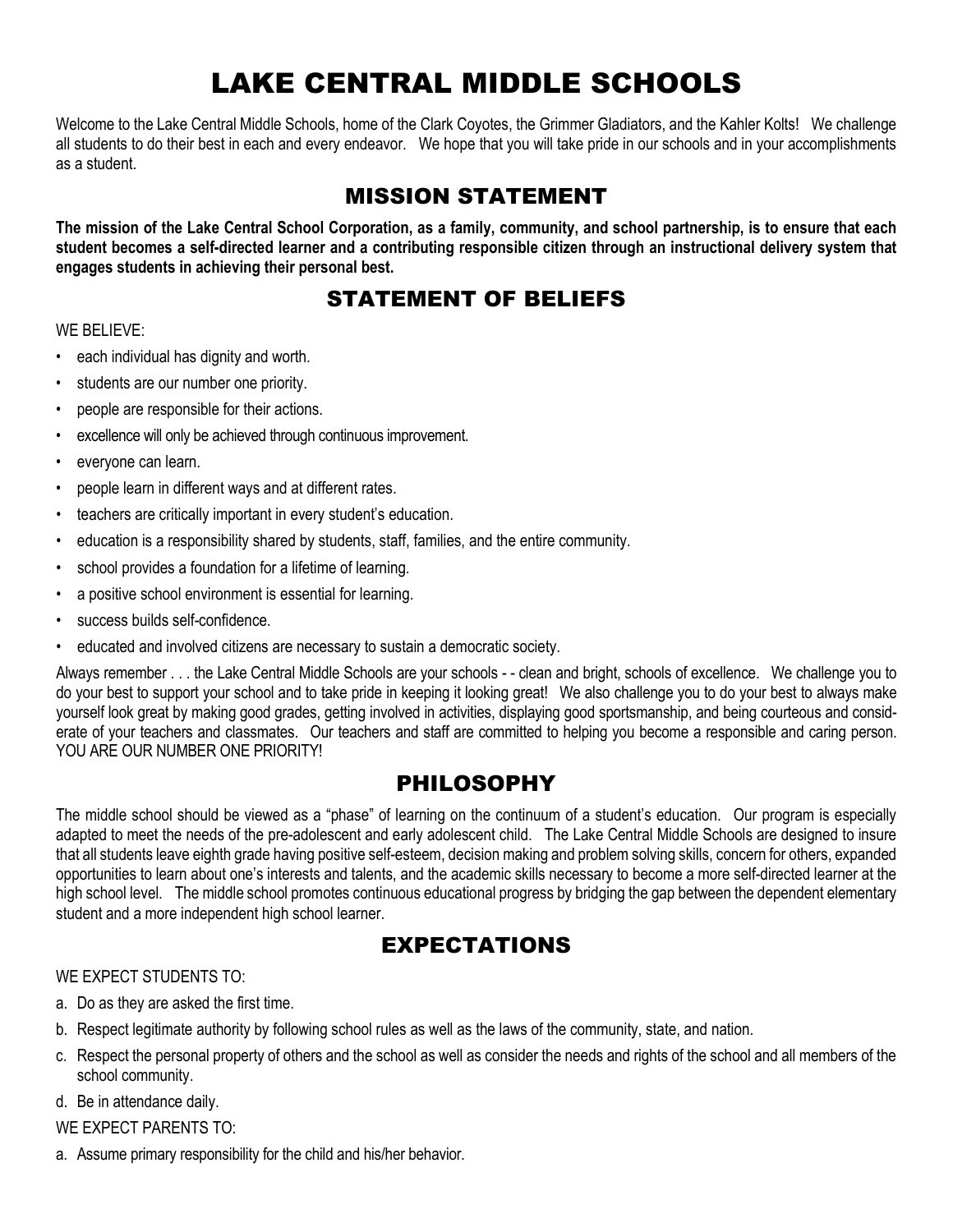- b. Acknowledge the child's responsibility to the school as well as the home.
- c. Recognize that school must primarily concern itself with education.
- d. Cooperate in conferences regarding health, behavior, or academic progress of their child.

WE EXPECT STAFF MEMBERS TO:

- a. Set high standards for student behavior.
- b. Exhibit respect for students that helps them develop good character traits.
- c. Plan a flexible program to meet the individual needs of students.
- d. Communicate with parents when the child's behavior needs improvement.

## **LC Middle School Schedule**

|             | $8:47 - 9:11$<br>$9:11 - 9:57$<br>10:02-10:48 Period 3         | <b>Advisory (Period 1) All Grades</b><br><b>Period 2</b> |                   |  |
|-------------|----------------------------------------------------------------|----------------------------------------------------------|-------------------|--|
|             | $10:53 - 11:23$<br>$11:28 - 12:14$<br>$12:19 - 1:05$           | Lunch<br>Period 4<br><b>Period 5</b>                     |                   |  |
| $\mathbf B$ | 10:53-11:39 Period 4<br>$11:44 - 12:14$<br>12:19-1:05 Period 5 | Lunch                                                    |                   |  |
| $\bullet$   | 10:53-11:39<br>11:44-12:30 Period 5<br>$12:35 - 1:05$          | Period 4<br>Lunch                                        |                   |  |
|             | $1:10 - 1:56$                                                  | <b>Period 6</b>                                          | <b>All Grades</b> |  |
|             | $2:01 - 2:47$                                                  | <b>Period 7</b>                                          | <b>All Grades</b> |  |
|             | $2:52 - 3:40$                                                  | <b>Period 8</b>                                          | <b>All Grades</b> |  |
|             | $9:11 - 10:11$                                                 | <b>Block 1</b>                                           |                   |  |
| 5           | 10:16--10:46                                                   | Lunch<br>10:51-11:25 Block 1 continued                   |                   |  |
|             | $11:30 - 1:05$                                                 | <b>Block 2</b>                                           |                   |  |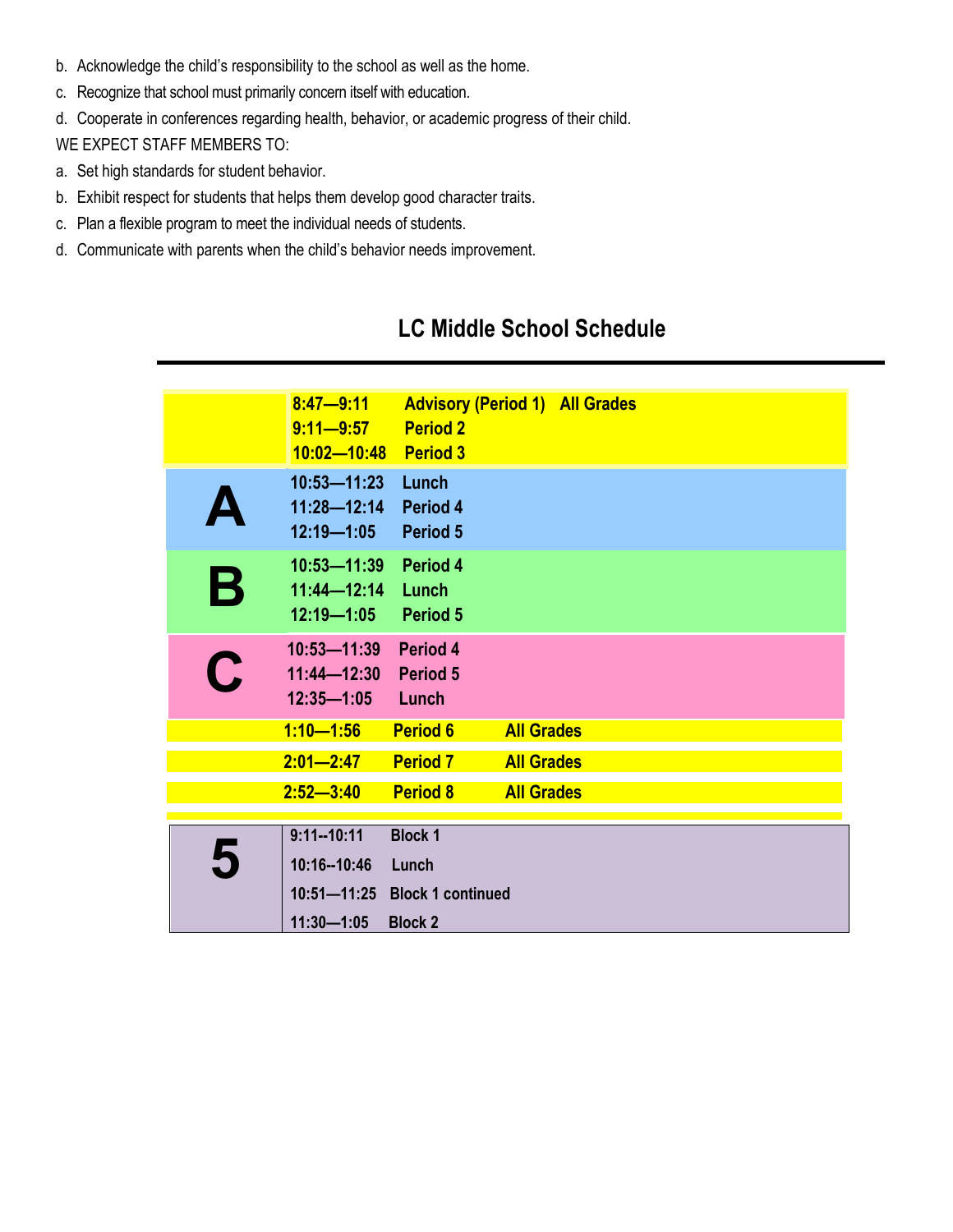## GENERAL INFORMATION

#### **ACADEMIC INFORMATION**

Evaluation of human effort and progress is inevitable and essential to growth. Standards of achievement give all persons goals toward which they might strive. Grades are symbols that indicate to students and parents how well the students have progressed toward achieving a set of given objectives established by the school corporation. Grades not only measure student success, but levels of mastery as well.

The intention of the administration in issuing this statement of policy is to offer general guidelines, which may be helpful to the students and teachers of our school. It is not our intent to interfere with the teachers' determination of grades as they see fit.

We consider that in the final analysis, each teacher is best able to judge the students' performance in a given subject area.

The grading scale is as follows:

| A $(92 - 100)$                                   | A- $(90 - 91)$ |                 |
|--------------------------------------------------|----------------|-----------------|
| $B+ (88-89)$                                     | B $(82 - 87)$  | $B - (80 - 81)$ |
| $C+$ (78 – 79)                                   | C $(72-77)$    | $C - (70 - 71)$ |
| $D+ (68-69)$                                     | D $(62 - 67)$  | $D - (60 - 61)$ |
| $\Gamma$ ( $\Gamma$ $\Omega$ and kalam $\Lambda$ |                |                 |

F (59 and below)

#### **GRADING POLICY 5TH-8TH GRADE:**

#### **Science**

| Homework/Classwork           | 30% |
|------------------------------|-----|
| Tests/Quizzes/Labs           | 70% |
| <u>Math</u>                  |     |
| Homework/Classwork           | 30% |
| QuizzesTests                 | 70% |
| <b>Social Studies</b>        |     |
| Homework/Classwork           | 30% |
|                              |     |
| Assessments (In-Class)       | 70% |
| <b>English/Language Arts</b> |     |
| Assessments                  | 50% |
| Writing                      | 30% |

#### **ACADEMIC COMPETITIONS**

Lake Central Middle Schools participate in a number of academic competitions sponsored by the State of Indiana as well as national organizations. We encourage participation by all interested students. Team members are selected on a competitive basis.

| Academic Superbowl                     | Geography Bee             |
|----------------------------------------|---------------------------|
| Hoosier Spell Bowl                     | Science Olympiad          |
| Purdue Regional Science Fair           | <b>ISSMA Band Contest</b> |
| <b>ISSMA Choral Contest</b>            | Robotics                  |
| <b>Times Spelling Bee</b>              |                           |
| Indiana Society Engineer "Math Counts" |                           |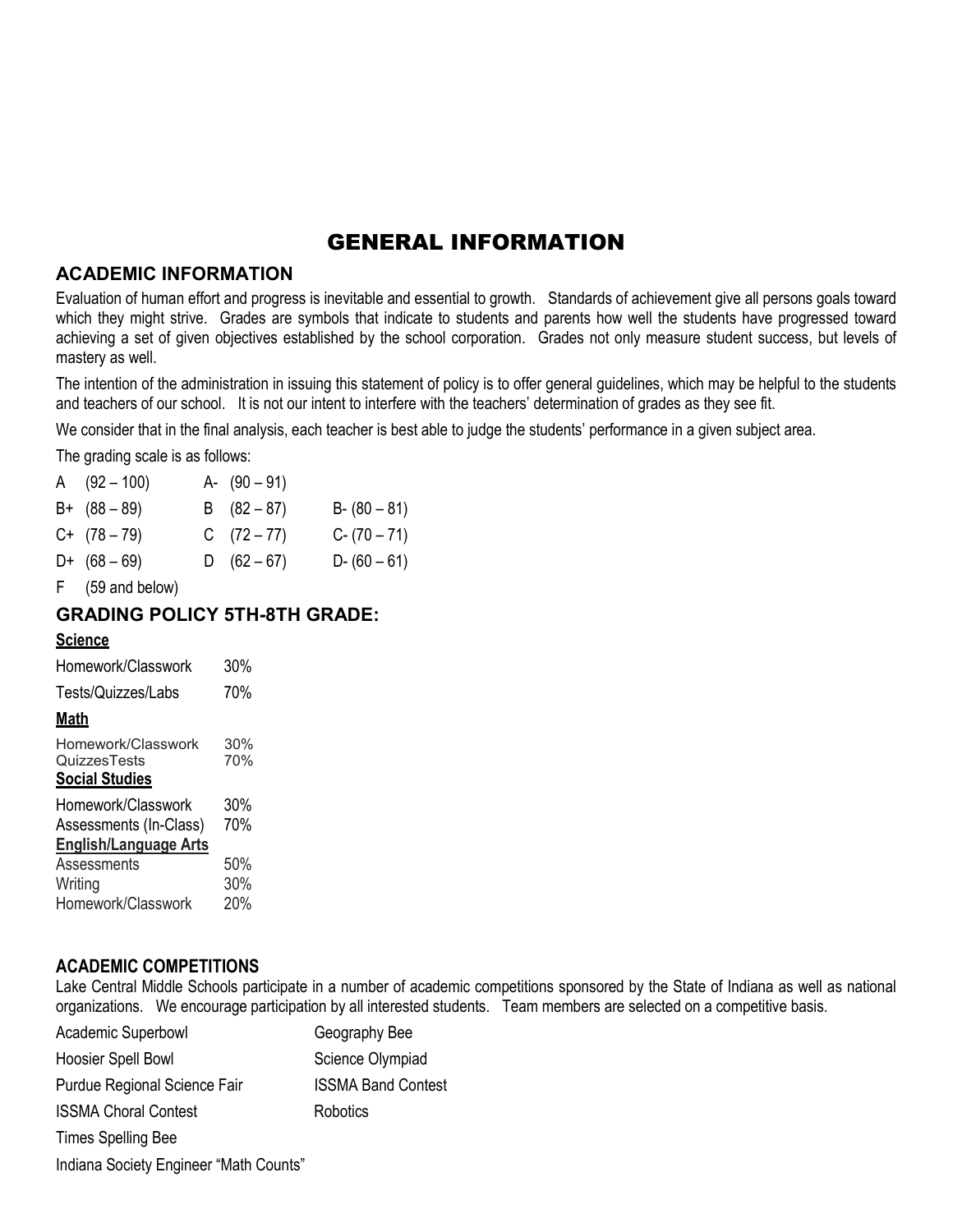Math Bowl

## **ATHLETIC/EXTRA-CURRICULAR ACTIVITIES**

**Note: All 7th and 8th grade students involved in extra-curricular activities at the middle school level will be subject to monthly random drug testing. Students refusing to participate in drug testing will be excluded from participating in any extra-curricular activities. Students must be in attendance at least half the school day (3 full class periods) in order to participate in extracurricular activities.** 

#### **Not all Clubs are available at all schools**

|  |  |  | Lake Central Middle Schools offer the following activities: |
|--|--|--|-------------------------------------------------------------|
|  |  |  |                                                             |

| Academic Superbowl            | All boys & girls 6 <sup>th</sup> -8 <sup>th</sup>  |
|-------------------------------|----------------------------------------------------|
| Advisory/Student Council      | All boys & girls $5th - 8th$                       |
| Art Club                      | All boys & girls $5th - 8th$                       |
| <b>Basketball</b>             | 7th & 8th gr. boys/girls                           |
| <b>Bell Choir</b>             | 7th & 8th gr. boys/girls                           |
| Cheerleading                  | 7th & 8th gr. girls                                |
| <b>Chess Club</b>             | All boys & girls $5th - 8th$                       |
| Choir                         | 5th gr. boys & girls                               |
| <b>Cross Country</b>          | All boys and girls $6th - 8th$                     |
| Dance Team                    | 7 <sup>th</sup> & 8 <sup>th</sup> gr. girls        |
| Drama                         | All boys & girls $6th - 8th$                       |
| Football                      | 7 <sup>th</sup> /8th gr. boys                      |
| <b>Future Problem Solvers</b> | All boys & girls 6th - 8th                         |
| Eco-Teens                     | All boys & girls 5th - 8th                         |
| Help Club                     | All boys & girls 5th-8th                           |
| Hoosier Spell Bowl            | All boys & girls 5th - 8th                         |
| Jazz Band                     | All boys & girls 6th - 8th                         |
| National Jr. Honor Society    | 7th & 8th gr. boys/girls                           |
| <b>Running Club</b>           | All boys & girls $6th - 8th$                       |
| Science Olympiad              | All boys & girls $6th - 8th$                       |
| Spring Football Camp          | 7th gr. Boys                                       |
| <b>Student Ambassadors</b>    | All boys & girls 5 <sup>th</sup> - 8 <sup>th</sup> |
| <b>Tennis Camp</b>            | All boys & girls $6th - 8th$                       |
| <b>Track</b>                  | All boys & girls 6th - 8th                         |
| Volleyball                    | 7th & 8th gr. Girls                                |
| Peer Mentors                  | 7th & 8th gr. boys/girls                           |
| Wrestling                     | All boys 6 <sup>th</sup> - 8 <sup>th</sup>         |
| Publications/Yearbook         | Check with school                                  |

## **ATHLETICS INFORMATION**

We are part of the LMSAC (Lake Middle School Athletic Conference) and follow the guidelines set forth by the Conference and IHSAA. To be eligible for participation in sports or extracurricular activities, students must:

1. To be eligible to try out for or join an extracurricular activity, a student must pass 6 subjects with no more than one (1) "F." The most recent 9-week report card grade is used to determine the student's eligibility. For fall extracurricular activities, such as volleyball, cross country, and football, the previous year's 4th report card from the last 9 week grading period of that school year will be used to determine eligibility.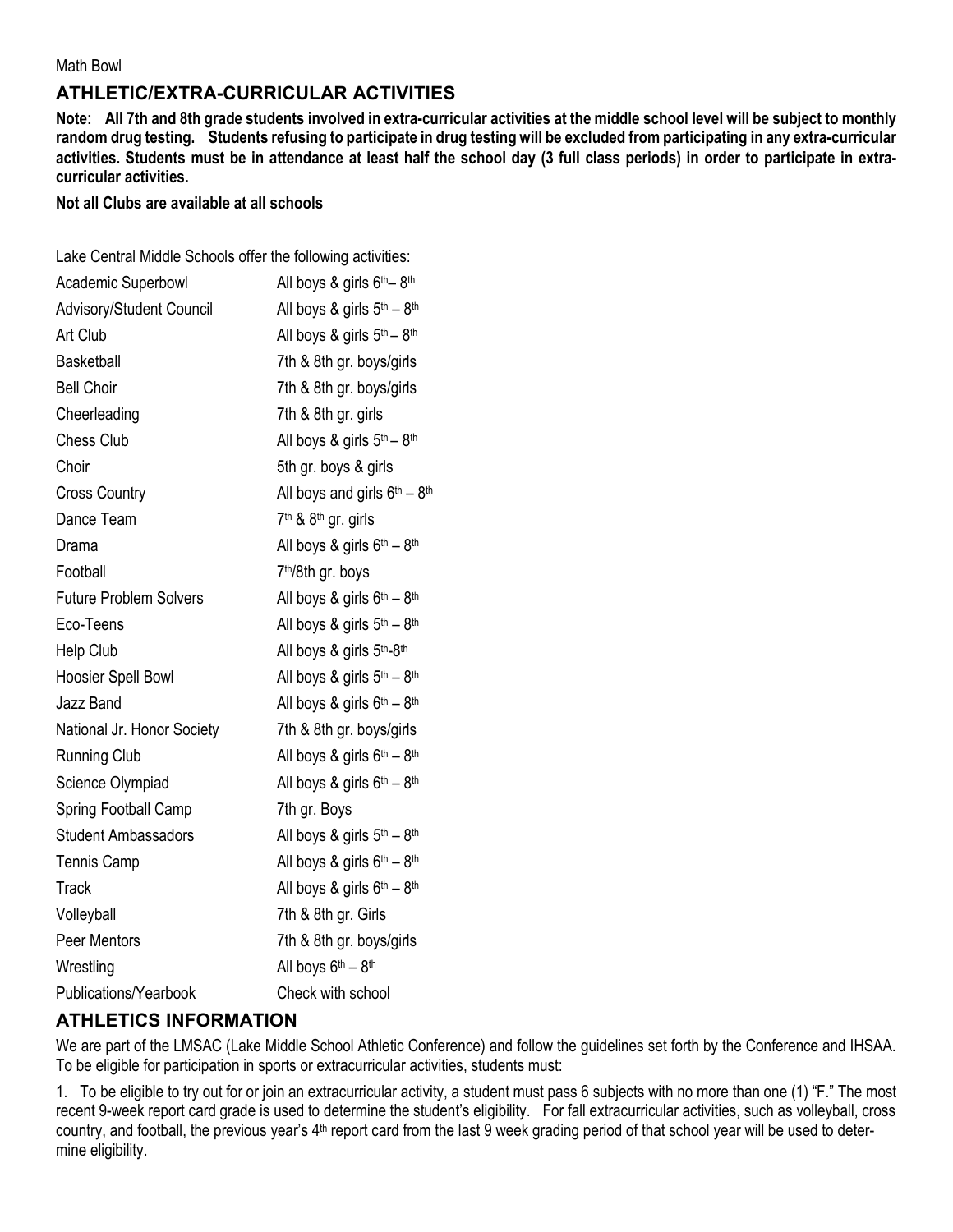- a. For sports and extracurricular activities with a limited number of roster spots for participants, including but not limited to volleyball, basketball, cheerleading, and dance, only students who meet the academic criteria may try out. A spot cannot be held for a student that may or may not become eligible to participate later on during the season when there are already a limited number of spaces for our middle school students.
- b. For sports and extracurricular activities that have room for unlimited participants, such as cross country, wrestling, and football, a student who is ineligible may still join the team, but he/she will have to wait until the first grade check three (3) weeks into the season to determine if he/she has earned eligibility.
- c. The academic eligibility standards must be maintained throughout the duration of the extracurricular activity. Grade checks will be held every three (3) weeks. If a student fails to meet this standard during the season after a grade check, he/she will be placed on probation until the next grade check.
- d. A student who is on probation may not participate in any sanctioned contests during this time period of ineligibility. However, the student may attend practices during this time period at the coach's or sponsor's discretion.
- e. A student is removed from probation by improving his/her grades to meet the eligibility criteria. If a student who is on probation does not improve their academics by the next grade check, he/she may be excused from the activity at the coach's or sponsor's discretion.

2. All students who wish to participate on an athletic team must have a current physical packet on file before trying out for or joining any sport. Physicals must be dated after April 1st to be valid for the next school year. The athletic handbook is part of the physical packet. 3. Students should be familiar with and follow all student rules. The Student Rules of Conduct apply to all students while in attendance at the middle school, at activities involving the school, when on Lake Central School Corporation property, and while wearing a school uniform off school property during the school season. Students of the Lake Central Middle Schools who participate in athletic or other extracurricular programs are governed by all of the Student Rules of Conduct. A violation of any of the rules can result in disciplinary action in school, and the student may also be subject to suspension or dismissal from the team at the discretion of the coach, athletic director, or administration.

4. In order to participate in a practice or competition, the student must attend school a half day of at least three full class periods (excluding lunch and study hall) the day of the practice/game. Specific exemptions will be taken into consideration by the Administration. 5. Lake Central Middle Schools are part of the LMSAC (Lake Middle School Athletic Conference) and follow the guidelines set forth by the LMSAC and IHSAA for student-athletes.

## **TITLE IX**

Lake Central School Corporation does not discriminate on the basis of race, color, national origin, sex, disability, or age in its programs and activities, including athletics. The following person has been designated as the title IX Coordinator to handle inquiries regarding the non-discrimination policies, coordinating the School Corporation's compliance with Title IX, overseeing complaints of sex discrimination and addressing any issues which arise during the review of such complaints:

> Director of HR Lake Central School Corporation 8260 Wicker Avenue St. John, Indiana 46373 219-365-8507

GRIEVANCE PROCEDURE: All alleged incidents of sex discrimination, including sexual misconduct, retaliation and/or concerns regarding programs and activities offered or not offered, should be reported to the Title IX Coordinator. The concern should be made in written form and provide as much of the following information as possible:

- The name, department and position of the person of program allegedly causing the sex discrimination.
- A description of the incident(s), including the date(s), location(s) and the presence of any witnesses.
- The names of other students who may be subject to the same of similar sex discrimination.
- Any other information relevant to the sex discrimination

An investigation into the concern shall be conducted by the Title IX Coordinator. The investigation will be conducted within a reasonable amount of time in a manner that is reliable, impartial and confidential. The Complainant will be notified of the outcome of the investigation by the Title IX Coordinator. As appropriate, the Title IX Coordinator will take steps to prevent the recurrence of any harassment or sex discrimination I the future and will correct discriminatory effects of any harassment if appropriate..

## **BEFORE AND AFTER SCHOOL ACTIVITIES**

If you come early or remain after school for an extracurricular activity, you are not allowed to leave school grounds. To do so is considered a violation of school truancy policies.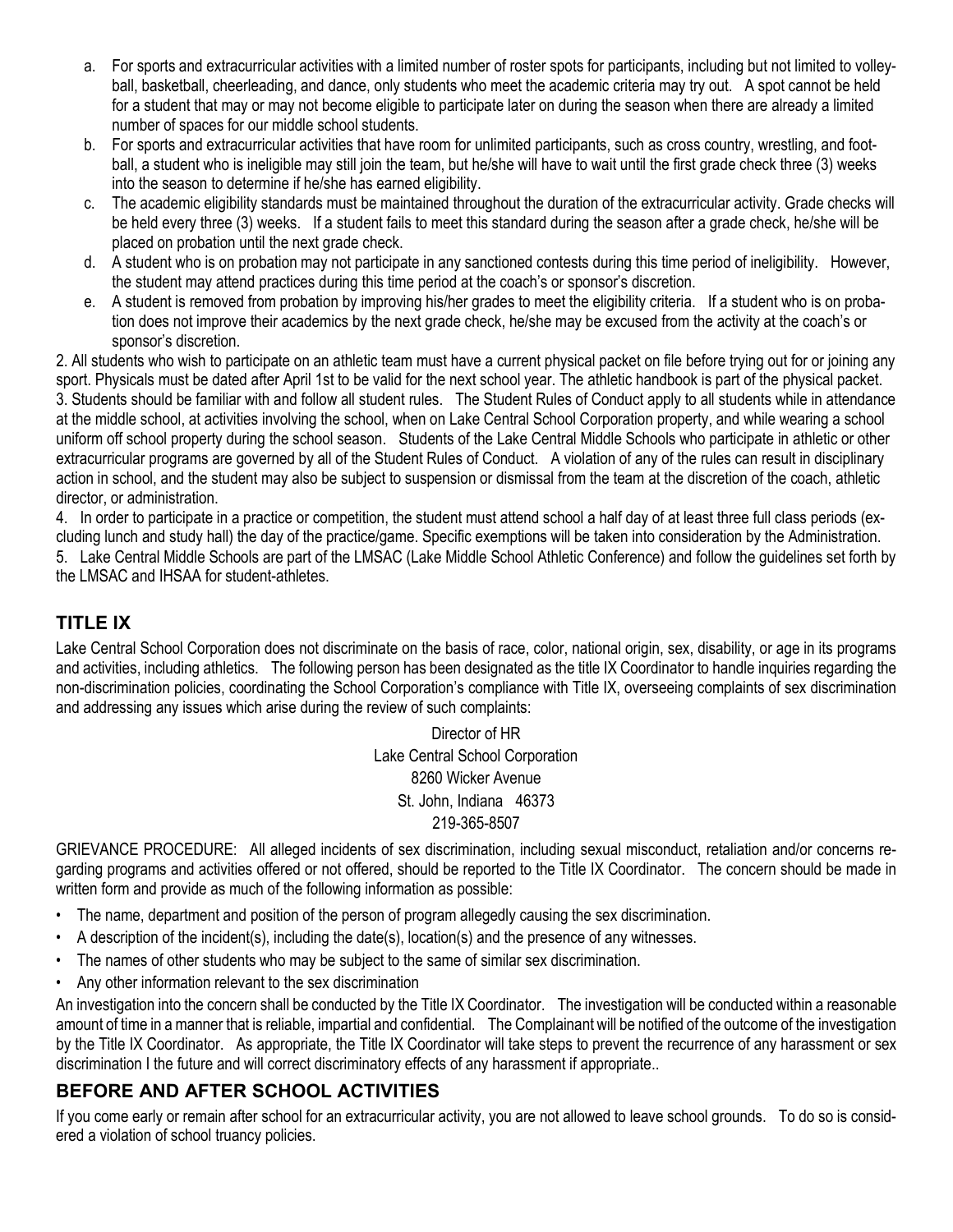## **BIRTHDAYS (5th grade only)**

Student birthdays may be celebrated by using the cafeteria areas or advisory. We prefer to not have food items in the classrooms. Parents should contact the teacher prior to the child's birthday to check on allergy alerts. NO SURPRISE visitors or items (clowns, balloons, etc.) are permitted in school. Please limit them to your private party. Gifts should not be sent to the school. Excessive treats should also be avoided. Non-food treat bags are encouraged containing pencils, erasers, and similar items. Cakes will not be allowed. Please do not send in juice and cups as part of the treat.

## **BOOK RENTAL FEES**

Textbooks are rented to the students. Books are very expensive and if lost or damaged, the student will be charged accordingly.

- 1. Textbooks are to be covered to prevent cover damage.
- 2. Fines are assessed for books that are lost or stolen. The full price of a new book will be charged to the assignee.
- 3. If a book has been improperly handled or misused and rebinding is necessary, the fine will be the cost of the rebinding: \$2.00 for the front cover; \$2.00 for the back cover; full price if unusable.
- 4. Torn pages not reported will be assessed at \$.50 per page, if repairable.
- 5. Ball point writing of obscenities, etc. \$3.00 per page. If page must be removed from book, the student must pay for a new book.

## **CAFETERIA RULES**

All students are responsible for disposal of garbage and leaving clean eating area. Food may not be taken out of the cafeteria. Students are informed about recycling and are to place garbage in the correct bins. Cafeteria rules are posted in the dining room and will be enforced. Students that do not follow the cafeteria rules may need to meet with the school Principal. We do have our own website at which you may find menus, free and reduce benefit information, prepay options, nutritional information and various forms. Just visit **www.lcsc.us** and click on the Food Service Icon at the bottom of the screen.

## **DROP-OFF/PICK-UP OF STUDENTS BY PARENTS**

#### **Students cannot be dropped off prior to 8:00 AM unless they are directly involved in an activity and are being supervised by a certified staff member.**

If a parent is bringing a student in the morning by car, they must be dropped off at the designated entrance for the school. Students arriving after the start of the school day must report to the main office for a pass to class.

Parents are asked to notify the office of ANY changes regarding how your child arrives or leaves school. Specifically included are day care drop-off/pick-up and other situations involving childcare. If your child is expected to be either a walker or bus rider and you make other arrangements, the office must be notified of the change.

Parents wishing to pick-up students at the end of the school day should also pick up in the designated area of the school. If your child usually rides a bus to school and for emergency reasons must ride a different bus home, or go home with another student a note must be sent to school in the morning requesting the change with your signature and given to the office. These "special" situations must be of an emergency nature.

## **FIELD TRIPS**

From time to time, field trips may be planned for educational purposes to meet classroom objectives. These objectives might include specific curricular activities and/or celebrations of accomplishments. Overnight/out-of-town field trips and reward based trips may have additional requirements and prerequisites placed on participation. While students are attending field trips, they are held to the same rules and procedures as if they were still at school. Additionally, overnight or out-of-town field trips may require additional rules or policies to be imposed to ensure safety and order so that the objectives of the field trip are met. In deciding whether a student may have parent permission to attend a field trip, it is important to understand that parents and students accept full responsibility for the child's actions while on the trip.

## **FIRE DRILLS/TORNADO EMERGENCY/LOCKDOWN**

A fire evacuation plan has been given to each teacher and will be posted in each room. Students should study the plan and become familiar with it. When the fire alarm sounds, students will immediately stand and form ranks as they leave the room. Running is not permitted. The first students to reach the outside door should hold it open until all have left the building. Students are not permitted to talk during a fire drill and are to remain outside of the building until the signal to return is given by the administration. In the event of an actual emergency, instructions will be given over the PA system. Students should take shelter in accordance with practiced tornado or Lockdown drill procedures.

## **COUNSELOR/SSP**

The school counselor is available throughout the day to assist students and parents. It is advisable to make an appointment in advance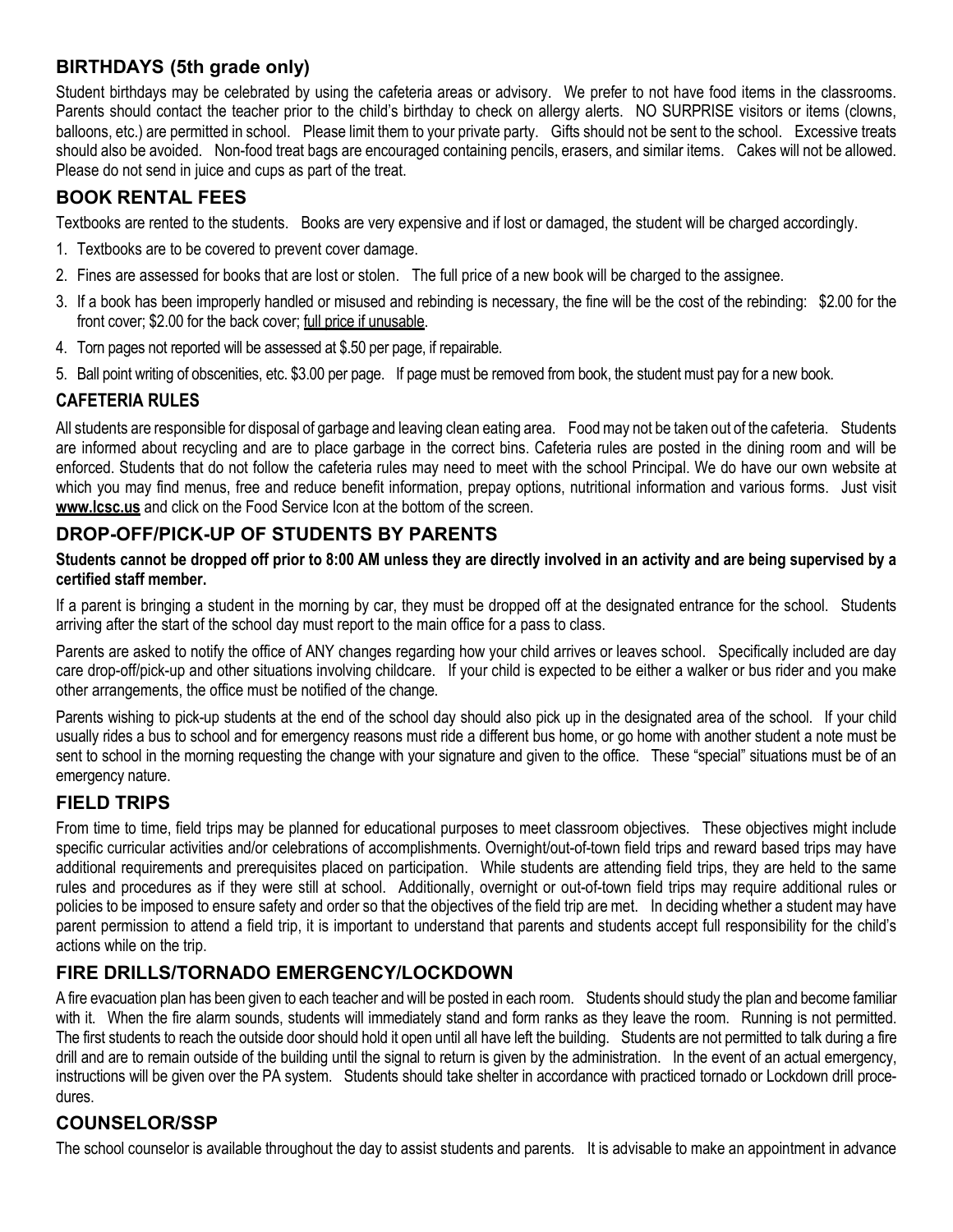to assure ample conference time. The counselor will make periodic contacts with students, either individually or in a group. Students who wish to see the counselor or any person in the office must first go to their teacher, secure a written pass, and then come to the office.

## **TAKING CARE OF THE CHROMEBOOK**

Students are responsible for the general care of the iPad/Chromebook that they have been issued by the school. District owned laptops should never be taken to an outside computer service for any type of repairs or maintenance. Students should never leave their laptops unattended or, for secondary students, in their lockers.

General precautions:

- No food or drink should be next to your computer.
- Cords and cables must be inserted carefully into the appropriate port.
- All equipment must remain free of any writing, drawing, stickers, or labels.
- Heavy objects should never be placed on top of the laptop.
- They should never be loaned to another student or individual during any time.
- Never lift a laptop by the screen
- Never carry it with the screen open.
- Always open the laptop when it is resting on a flat surface such as a table or desk.
- Close the screen gently with two hands.

#### **GUM**

Chewing of gum is permissible at the discretion of the classroom teacher. For safety reasons, gum chewing is not permitted in classes like P.E., Band, Chorus, and other such classes as defined by the teacher.

### **HALL PASSES**

Written permission is required for all students who are excused from class. Students will only be given permission if the teacher determines that an emergency situation exists. A teacher or office personnel must sign the agenda indicating time and destination.

### **HOMEWORK & STUDY TIPS**

Our goal is to help your child become responsible for his/her own schoolwork. You may help us by seeing that a time schedule is followed and encourage him/her to ask for help when needed. Independent learning is a necessary lifetime skill. Parents and teachers share responsibility for helping students develop positive attitudes about homework. Parents can help their children by:

- 1. Cooperating with the school in helping to make homework effective.
- 2. Providing a quiet location for study.
- 3. Insisting that the child completes the homework.
- 4. Providing encouragement for the child.
- 5. Avoiding unnecessary pressure.
- 6. Allowing the child to complete the assignments with a minimum amount of assistance.
- 7. Providing a helpful, interested audience for oral reading and reports as needed.
- 8. Planning and budgeting time to allow for the child's needs: mental, social, emotional, and physical.
- 9. Providing transportation to and from academic assistance programs.
- 10. Contacting teachers, the Guidance Counselor and/or administration for additional resources or assistance.

## **LOST & FOUND**

Check with your teachers and in the office for lost articles. Report any missing items to the office.

#### **MEDIA CENTER/LIBRARY**

Everyone is welcome to use the Library Media Center. We are open before school (8:35 to 8:45) and students may also come to the library during a class period, with a pass from their teacher. When using the library, there are certain rules to be observed. Further information may be found on the library link at www.lcsc.us

- 1. The library is to be used for research, studying, or reading. It is not a social hall.
- 2. When a book is checked out, it is the student's responsibility to return it on time or to pay a fine.
- 3. Eating and drinking are not permitted in the library.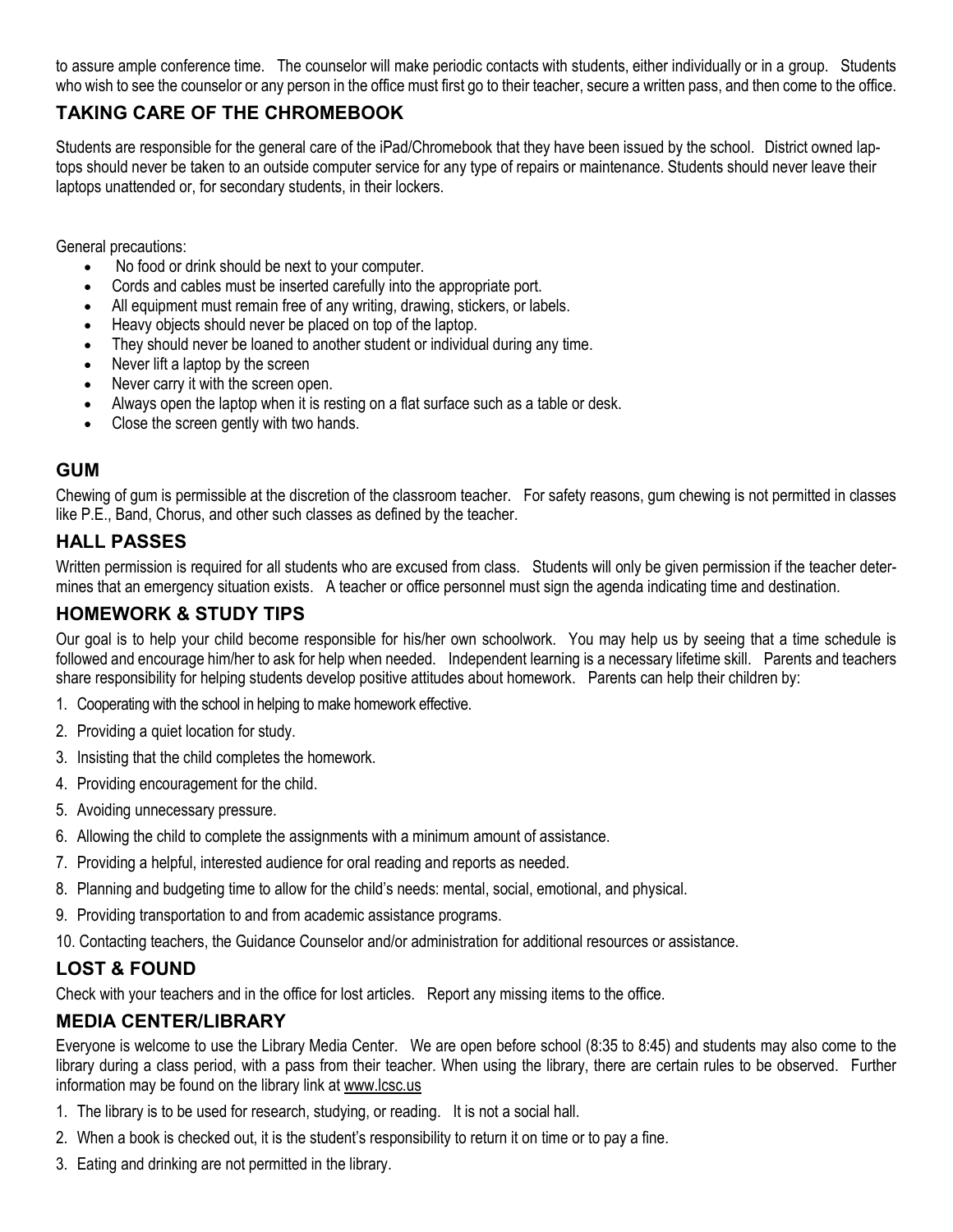4. Inappropriate behavior (running, chasing, etc.) could result in loss of library privileges in addition to other discipline.

## **NATIONAL JUNIOR HONOR SOCIETY**

The National Junior Honor Society is open to second-semester seventh and eighth graders who have:

- 1. Maintained a 3.33 cumulative grade point average.
- 2. Been involved in at least four extra-curricular activities (a minimum of 2 school activities and 2 non-school activities).
- 3. Shown leadership qualities and responsible character traits.
- 4. Shown outstanding citizenship qualities (excellent conduct).
- 5. Been selected for membership by the faculty committee.

### **PARENT CONFERENCES**

We encourage all parents to visit the school to discuss their child's progress. Should any parent wish to have a teacher conference, it may be arranged by calling the school in advance. Conferences are scheduled before or after the student day, or at any time during the day that the teacher is not scheduled to meet with a class. All parents should report to the office and have a teacher meet them there.

## **REPORT CARDS**

Report cards are available every nine weeks. Parents should activate a Skyward Account and check it regularly for progress of their student. Parent Access accounts can be activated through the district website (www.lcsc.us). Incompletes must be made up within two weeks from the date the report card is sent unless other arrangements are made with administration.

## **SAFETY PROTOCOLS**

All students must adhere to guidelines issued by the administration regarding safety protocols and practices to prevent the spread of disease and illness including but not limited to wearing protective coverings, required spacing in school facilities, property and busses. Students who violate such protocols are subject to discipline, up to and including recommendations for expulsion.

## **SAFE VISITORS**

All visitors, including parents/guardians, **MUST** register in the office with a valid State I.D. before going to classrooms. All visitors are required to wear a VISITORS badge when in the building. Parents who have questions regarding visits to the classrooms for the purpose of observing must contact the office to make arrangements in advance. Lake Central Middle Schools do not permit visitors (students) from other schools during the regular school hours.

## **SCHOOL CLOSING**

Sometimes it is necessary to release early, call off or delay the opening of school. Such information will be broadcast over the Alert Now automated message system; confirmation of the message can be retrieved at Cancellations.com or lcsc.us. Please DO NOT call the school, as the phone lines are necessary to communicate with staff.

In cases of early closing, each parent should be sure that his/her child is instructed where to go and what to do in case he/she arrives home early.

The Lake Central School Corporation has contracted with Alert Now to make emergency calls to parents. At registration, parents will be asked to provide contact numbers. Alert Now will be used for school delays, cancellations, and other important school information. Please be sure to receive permission from friends/relatives prior to adding them to your contact list as school delay/cancellation notifications may be sent as early as 5:30 a.m.

## **SCHOOL RESOURCE OFFICER**

All Lake Central Middle Schools have a sworn police officer assigned to duty in each building during the school year. This position is designed to establish and maintain relationships with student, faculty, and parents. The Officer will serve as an educational liaison between the school, community and the local police department in numerous matters such as drug/gang awareness, safety and good citizenship. In addition, the Officer may enforce state laws, and applicable school rules and policies.

### **SKATEBOARDS/SCOOTERS/IN-LINE SKATES/MOPEDS/MINI-BIKES/4-WHEELERS/ MOTORIZEDVEHICLES/ AND ROLLER OR GRINDING FOOTWEAR**

For safety reasons, skateboards, scooters, in-line skates, mopeds, mini-bikes, 4-wheelers, motorized vehicles, roller blades, and roller or grinding footwear are not permitted on school grounds at any time. Safety rules are expected to be followed while on school property.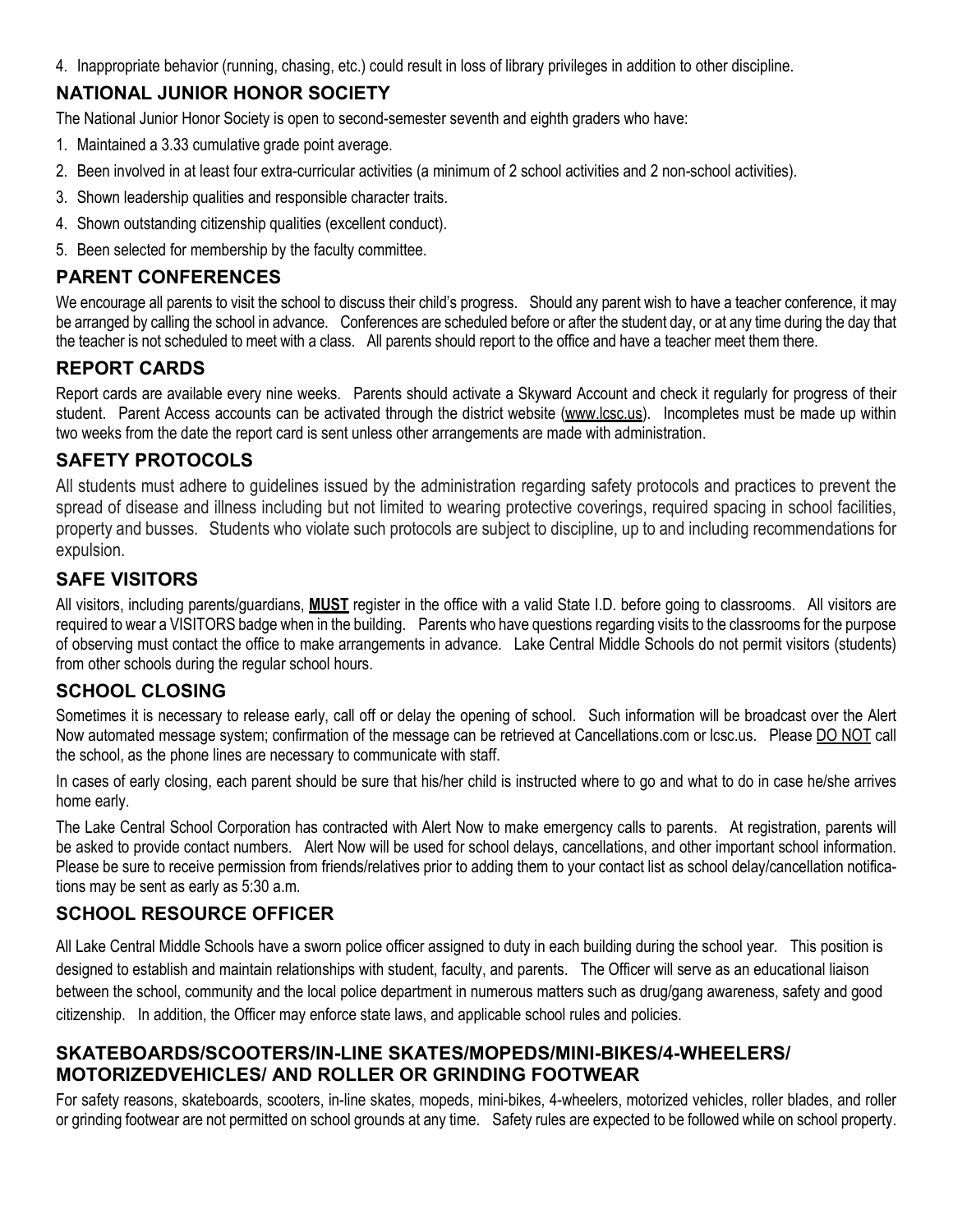## **SNACK MACHINES**

The machines in the foyer may not be used during school hours.

#### **WITHDRAWALS/TRANSFERS**

Parents must notify the office of any student transferring or withdrawing and secure a checkout form. This must be done at least two days before leaving the school. All books and equipment are to be returned and all fees paid. Each teacher will initial and enter the up-to-date grade. Students must then secure final signature from the treasurer. This being done, the secretary will complete the transfer form.

**This student handbook is not the School Board Policy Manual. The School Board Policy Manual contains more specific information about certain subjects that may not be contained within this handbook. If provisions of this handbook contradict board policy, then board policy prevails.**

## RULES OF BEHAVIOR FOR LAKE CENTRAL MIDDLE SCHOOLS

In any society, general rules and policies are necessary for orderly operation and for ensuring the safety of all members. Good discipline and order are positive aspects of school rather than negative. It is the duty of the school to help students adjust – rather than punish – and to turn the unacceptable behavior into acceptable. Good discipline is the absence of distractions or disturbances that interfere with the functioning of the individual, class or school. It is the presence of a friendly, yet business-like atmosphere where all work together for the common good. As more thoroughly described below, the following applies not only to the school day, but is inclusive of all extracurricular activities involving the school, on the buses, or on school corporation property.

It is the intent of this school that any problems arising from the normal operation of any Lake Central middle school during the school day or at extra-curricular activities be handled on the lowest level possible with the least force or embarrassment necessary to bring about the proper behavioral changes. In this vein it is recommended that private conferences between students, students and teachers, students, teachers, and/or office personnel be used when appropriate.

The rules you are about to read in this code of conduct are in addition to our broad, discretionary authority to maintain safety, order, and discipline inside the school zone. Students are expected to follow the rules of behavior as adopted by the Board of School Trustees and as stated in this handbook. These rules support, but do not limit, our authority.

### **STUDENT MISCONDUCT/SUBSTANTIAL DISOBEDIENCE**

- **1. ACADEMIC DISHONESTY** A student is in violation of academic dishonesty when he or she engages in any illegal or improper activity for the purpose of improving a grade or a test score. This includes, but is not limited to:
	- Any form of cheating (i.e. giving or receiving answers for any type of test, quiz or assignment without the teacher's authorization), or
	- Plagiarizing (i.e. submission of term papers, reports, etc. that are not original works by the student unless otherwise authorized by the teacher).

Academic dishonesty will be dealt with at two different disciplinary levels and is based on the severity of the act.

Level One violations will be handled by the teacher. Students caught cheating will receive a zero (0) on the test, quiz or homework. Examples of Level One violations are:

- looking on another's test or quiz
- using electronic devices or other secretive methods to give or receive answers on a test or quiz
- taking substantial amounts of information from another source, but not crediting that source for the work (minimal plagiarism copying a phrase or several phrases without using quotation marks or citing sources would be handled by the teacher and result in a lower grade on the assignment. It would not be considered Level One plagiarism)

Students found to have committed a Level One violation will be ineligible for National Honor Society or National Junior Honor Society for their next eligible year.

Level Two violations will be handled by the principal. Students found to have committed a Level Two violation will receive a zero on the test, quiz or written assignment and may be subject to suspension or a request for expulsion. Examples of Level Two violations are:

- a second Level One violation in the same school year
- taking papers from the Internet, other publications, other students and/or other people
- taking any test or part of any test to use or give to others (including but not limited to, using an electronic device for stealing a test or sending a copy of a test to another student)

Students found to have committed a Level Two violation will be ineligible for National Honor Society or Junior Honor Society for their next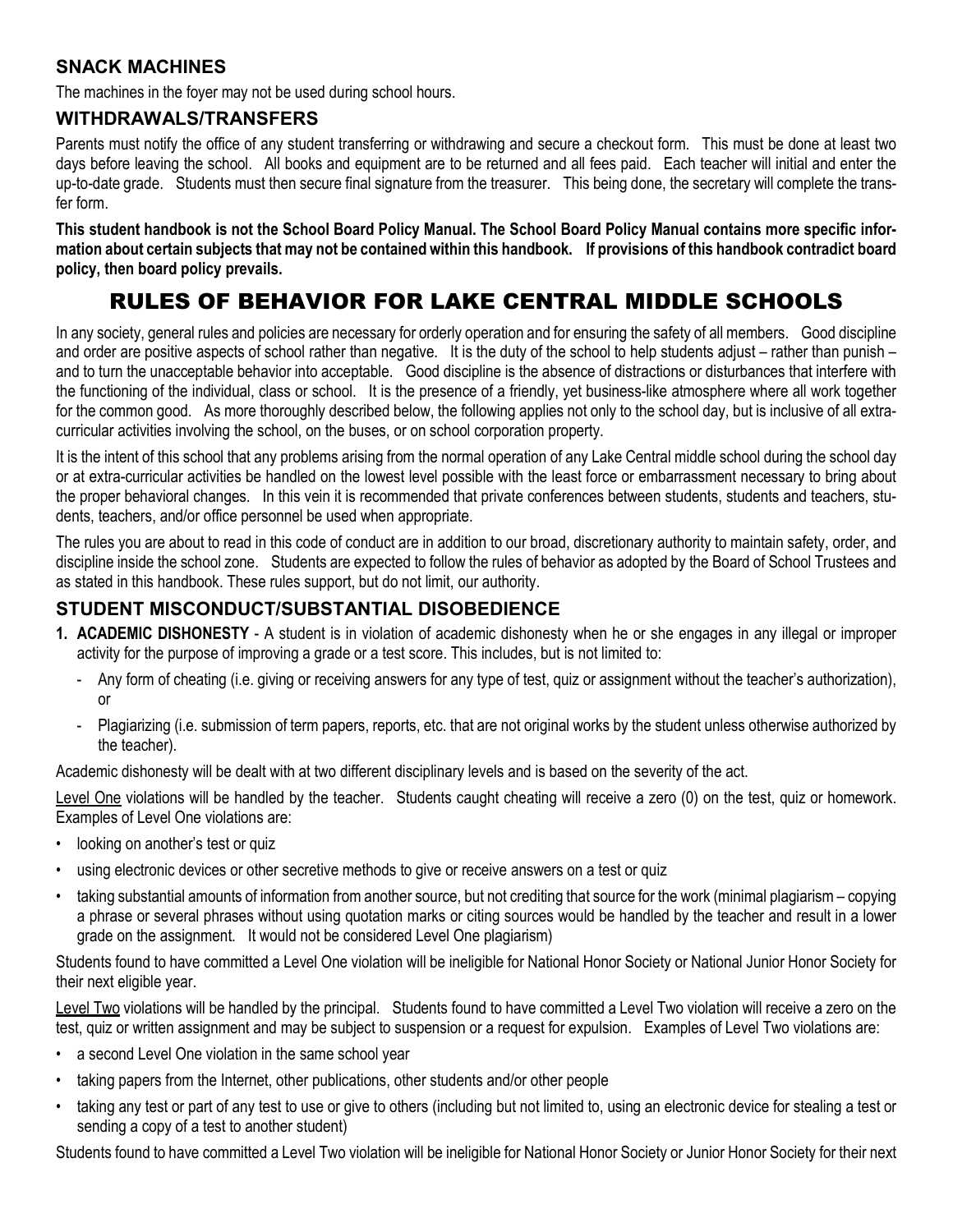two eligible years.

**2. ALTERNATIVE SCHOOL** - Any student that is placed in Alternative School and then is expelled or removed from the Alternative School can be suspended from attending the Lake Central School Corporation, pending a determination regarding expulsion.

#### **3**. **BULLYING**

Bullying committed by a student toward another student or students is strictly prohibited.

What is bullying? Bullying can take many forms including slurs, rumors, name-calling, jokes, innuendos, demeaning comments, cartoon drawings, pranks, gestures, physical attacks, threats, stalking, physical or other intimidation, hazing, other written or electronic text messages, social media posts, emails, and verbal or physical actions. For purposes of this rule, bullying is defined as overt, unwanted, repeated acts or gestures, including verbal or written communications or images transmitted in any manner including electronically or digitally, physical acts committed, aggression, or any other similar behaviors that are committed by a student or group of students against another student with the intent to harass, ridicule, humiliate, intimidate, or harm the targeted student and create for the targeted student an objectively hostile school environment that:

- places the targeted student in reasonable fear of harm to the targeted student's person or property;
- has a substantially detrimental effect on the targeted student's physical or mental health;
- has the effect of substantially interfering with the targeted student's academic performance; or
- has the effect of substantially interfering with the targeted student's ability to participate in or benefit from the services, activities, and privileges provided by the school.

This rule applies regardless of the physical location of the bullying behavior when a student committing bullying behavior and the targeted student attend Lake Central Schools.

Reporting bullying behavior. Students are encouraged to report bullying conduct as soon as possible. Any student or parent who has knowledge of conduct in violation of this rule or any student who feels he/she has been bullied in violation of this rule should immediately report the conduct to the principal. A student or parent may also report the conduct to a teacher or counselor with whom he/she is comfortable. That teacher or counselor will then relay the report to the principal. The report may be made anonymously, however the ability of the principal to investigate and take corrective action may be limited if the person making the report cannot be further questioned. NOTE: All administrators, teachers and other staff members are to immediately report observed instances of bullying and/or information regarding bullying behavior to the principal.

Investigation of report. The principal or an administrator designated by the principal will investigate immediately all such reports of bullying which may include questioning students, staff and others. As information is obtained, the principal will report to conduct to local law enforcement as appropriate. The parents of the bully and the targeted student(s) will be notified within the week of the receipt of the report of the alleged conduct and then on a periodic basis as to the progress and the findings of the investigation, and of any remedial action that has been taken.

Consequences. Where bullying behavior is substantiated through the investigation, the principal will take action appropriate to address the bullying conduct and to prevent further bullying, such as disciplinary action including suspension and/or request for expulsion, counseling and follow-up counseling or other support services and education for the students involved, and referral to law enforcement.

False reporting. False reporting of bullying conduct by a student is a violation of this rule and will result in any appropriate disciplinary action or sanctions. False reporting includes a situation when a student makes a report knowing or having reason to believe that the information is not true. It could also be a situation where the reporting student leaves important information out of the report or gives misleading information. A student who makes a report in good faith based on information the student does not know to be false, is not committing false reporting.

Prevention and creation of anti-bullying environment at Lake Central

- Assess and Define Bullying
- Engage Parents & Students
- Create Programs and Policies
- Maintain a Safe Environment
- Educate Students and Staff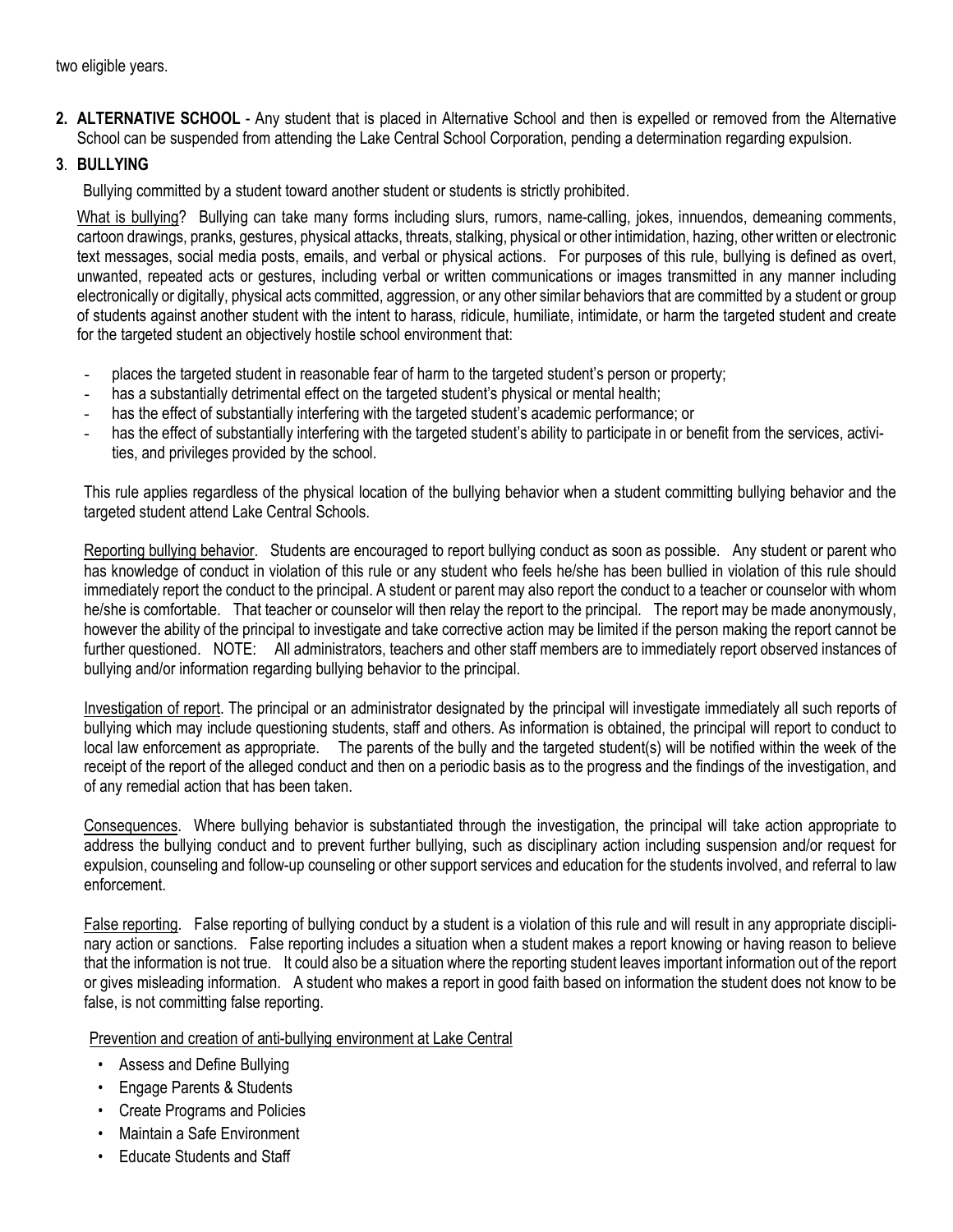- Awareness Programming
- Group Meetings
- Presentations &Assemblies
- Community Partnerships

## **4. BUS REGULATIONS/RULES**

Riding the bus is a privilege not a right. Students are expected to follow all safety rules established by the corporation. While operating a bus the bus driver has the same authority as a teacher, and students are expected to follow his/her directions quickly and without question. We will not allow the safety of some children to be jeopardized by the disruptive conduct of another child. Students may be suspended from riding the bus for periods of one or more days and are subject to all other disciplinary consequences under the rules of conduct. **The Lake Central School Corporation will not provide school bus service for those students whose conduct or lack of cooperation does or could endanger the safety of other students. All Lake Central students riding the bus will only be picked up at their designated bus stop. Should a student miss the bus at his/her designated stop, parents will be responsible for transporting their child directly to their child's school. Bus drivers will not permit entry of a student on to the bus at any stop after the student's designated bus stop. No exception will be made. As such, we encourage our parents to plan in advance to have their child ready for pick up daily.** Students are expected to adhere to the school bus rules. Students will receive and be held accountable for compliance to these rules.

- a. Students must cooperate with and follow the directions of the bus driver and aides at all times.
- b. All students should arrive at their designated bus stop five minutes prior to their scheduled pick up time.
- c. No one should enter or leave the bus until it has come to a full stop, and the doors are opened by the driver.
- d. All students will be seated immediately in their assigned seat on the bus, utilizing seatbelts if available.
- e. No student shall stand or move from place to place during the trip.
- f. The bus driver must grant permission before windows or doors may be opened or closed. Students must keep their head, hands, and arms inside the bus at all times.
- g. Students disembarking buses on the opposite side of the road from their homes must cross the road in front of the bus after being signaled by the driver.
- h Smoking is not permitted, and offenders will not be transported.
- i. Bus riders shall not litter the bus in any way.
- j. Damage to the school bus shall be paid for by the student causing the damage.
- k. Because buses are loaded to near capacity, except for emergency situations, permission will not be granted for any individuals or groups to ride buses other than their own.
- l. The following items are not allowed on school buses:
	- baseball bats, golf clubs, or any other hard objects which could become projectiles in the event of a fast stop or accident
	- animals
	- objects made of glass
	- weapons(firearms, knives, martial arts paraphernalia)
- m. The following behavior **WILL NOT BE TOLERATED:**
	- Not remaining in your assigned seat until arrival at your destination.
	- Scuffling and fighting.
	- Loud, boisterous, profane language, or indecent conduct.
	- Teasing, tripping, holding, hitting, or objectionable use of hands and feet.
	- Standing on, walking on seats.
	- Writing on, or in any way defacing the interior or exterior of the bus.
	- Talking at the railroad tracks.
- n. The individual building principal may supplement these rules.
- o. Any item not allowed in school is also not allowed on the bus. This includes matches or lighters, skateboards, firecrackers, or any other item that may be hazardous to the safety of others. Parents with questions or concerns regarding bus stops, routes, etc. should contact the corporation transportation director at 365-3141.
- p. BUS ASSIGNMENTS: Students are assigned to buses by the school, and they must ride the bus to which they are assigned.

The drivers have been directed to refuse to transport any student assigned to another bus without prior approval**.**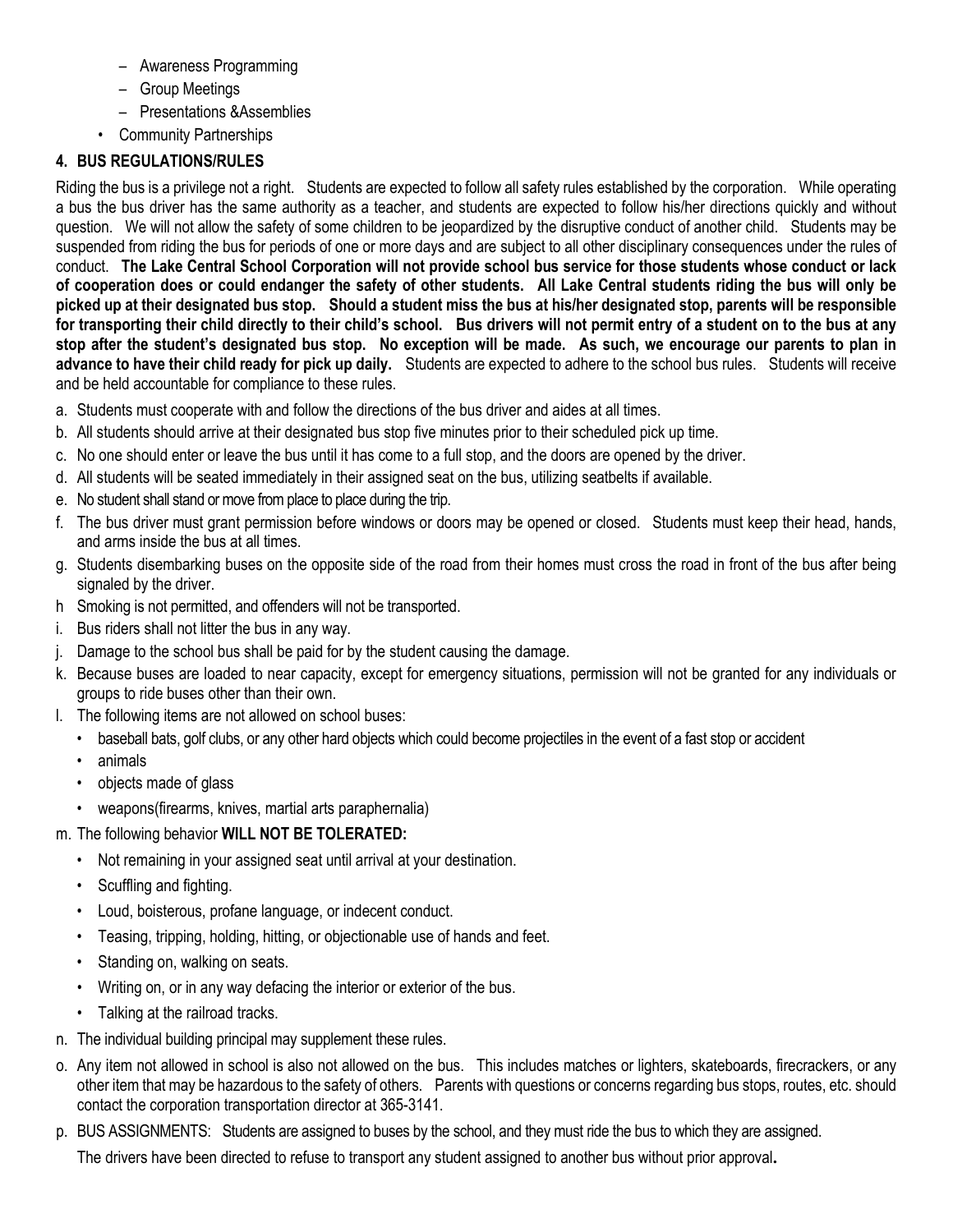- q. ADDITIONAL REMINDERS: Permission to ride another bus will be granted only in emergency situations. Parents must personally notify the principal. Because of crowding on buses, we will not give permission for students to ride other buses simply to attend parties or to stay overnight. Students must obtain a bus pass from the office in order to ride a different bus.
- r. BOARDING THE BUS BEFORE SCHOOL: All students who ride the bus must be at their designated stop at the time indicated by the driver. Students must not stand in traffic lanes while awaiting their bus.

#### **5. CAMERAS**

Security cameras are utilized in our school. The cameras are a tool to prevent and detect violations of the code of conduct. However, security cameras are mechanical pieces of equipment that occasionally malfunction and are limited by the line of sight and location in which they are mounted. As a result, not all areas of the building are covered at all times. Also, the cameras are not monitored at all times. If a student observes an infraction, she/he is asked to report it to the office immediately. The viewing of any recording is limited to the school administration.

#### **6. CLOSED CAMPUS**

In the interest of student safety the Lake Central Middle Schools have a closed campus policy. After arriving on school grounds in the morning students are not permitted to leave school grounds unless they have been signed out by a parent or guardian or are participating in a school-sponsored trip. Students attending extra-curricular events are to remain at the event until the conclusion of the event or when they are picked up by a parent or guardian. The Lake Central Middle Schools do not allow student "pass outs" during extra-curricular events.

#### **8. COMPUTERS**

Any inappropriate use of computers or school equipment will result in severe disciplinary action. Students using computer equipment and/or electronic devices owned by parties other than the school corporation, whether on or off of school property, may be held accountable for violations of this student handbook. If the use in any way causes a substantial disruption of the educational process or causes harm or potential harm to students, staff, or other persons affiliated with the school or the school corporation. This includes the use of home computers, library computers, or any other computer or electronic device to which the student may have access.

**ACCESSING STUDENT GMAIL ACCOUNT:** Students will receive an assigned login and password. Students can access the Gmail login screen from the middle school website by clicking on the "Links" tab and then clicking of the "Student Email Login" tab. The login will be the first letter of the student's first name, the first letter of the student's middle name, followed by the student's last name [@lcstudents.com,](http://lcstudents.com/) (example[: spbegley@lcstudents.com\)](mailto:spbegley@lcstudents.com) unless otherwise indicated.

Students are to protect their passwords by keeping them in a safe place and never allowing any website to remember their password. It is imperative to also always logout of websites and computers.

Students are able to use their GMAIL account to send and receive emails from within the Lake Central School Corporation and to log into the Google Chromebooks.

#### **DIGITAL CITIZENSHIP: Rules of Etiquette**

- Be polite at all times: use of unlawful harassment will not be tolerated
- Respect another student's privacy. Do not reveal the name, home address, or phone number of yourself or another student.
- Respect all security issues. Don't share passwords with other students.
- Email is not a forum for in-depth conversation. Lake Central Gmail should be used to exchange educational information and documents.
- Avoid using all capital letters. IT LOOKS LIKE YOU'RE SHOUTING!
- Pay attention to spelling and grammar.
- Evaluate credibility of sources.
- Cite your references.
- Be an upstander, not a bystander.
- Be mindful of your digital footprint- all information on the internet can be permanent.

#### **9. CONDUCT AT ATHLETIC EVENTS**

Proper spectator conduct at athletic contests is expected.

- a. Students who leave the building will NOT be readmitted.
- b. Students may not go to their lockers during or after the games.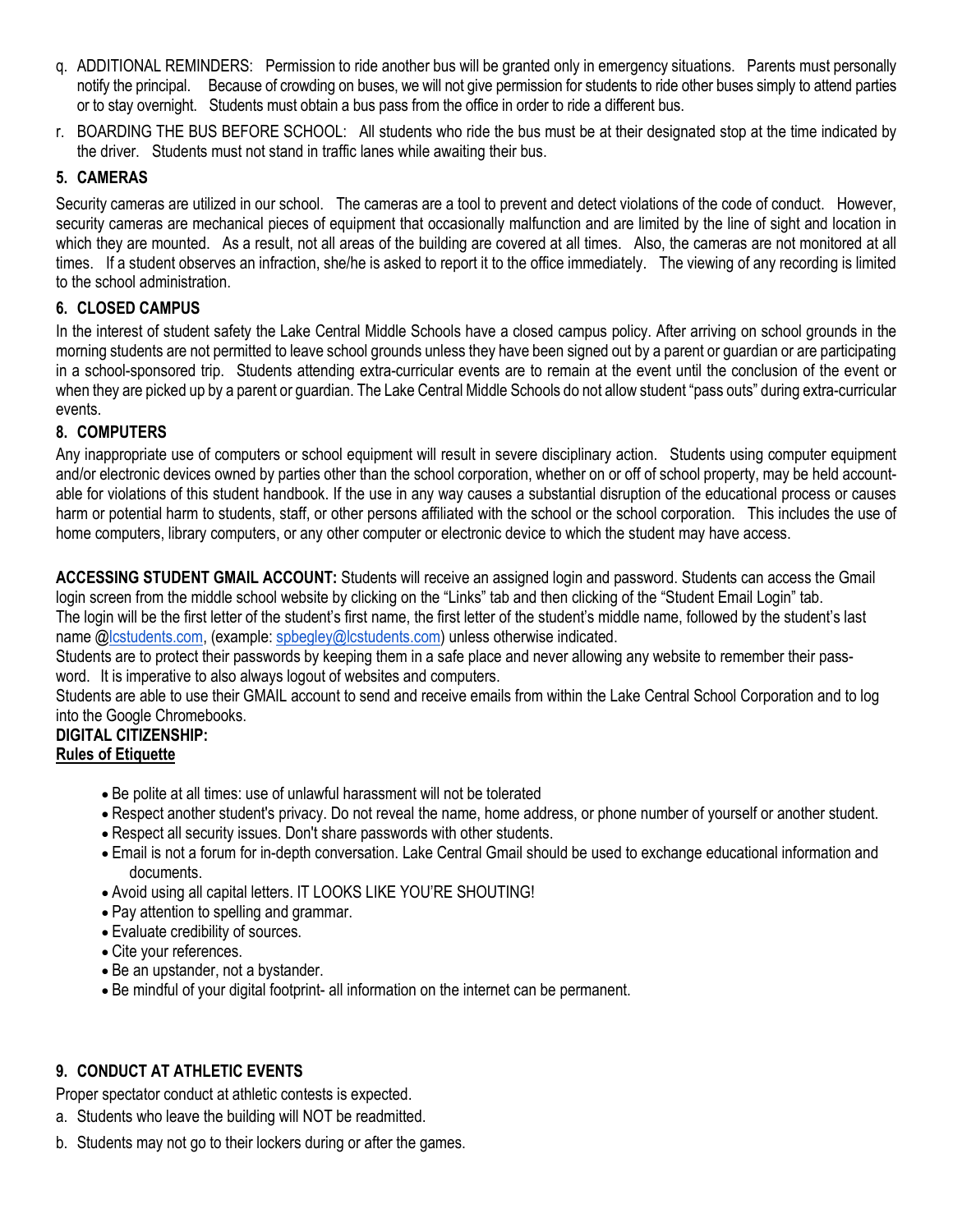- c. Good sportsmanship means cheering our team and respecting the other school. Everyone accepts the judges'/referee's decisions without complaint.
- d. Cheers will be in good taste.
- e. Students are expected to have rides available no later than fifteen minutes after the extracurricular event is completed. Faculty sponsors cannot be expected to assume responsibility for students after this length of time. Failure of parents to pick up students in this time frame will result in the student not being allowed to attend extracurricular events.
- f. Throwing of objects will result in the immediate removal of the student spectator from the event and possible future events.

#### **10.DAMAGE TO PROPERTY**

Lake Central Middle Schools will not tolerate intentional or unintentional damage to school property or intentional or unintentional damage to property and/or possessions of another individual. Causing or attempting to cause damage to school property or property and/or possessions of any individual at Lake Central Middle School will result in disciplinary action and remuneration for damages. Setting fire or attempting to set fire to any objects, building, or person on school property is considered arson and will result in suspension and/or request for expulsion, as well as notification of civil authorities. Any littering on school property is prohibited.

#### **11.DANCE ELIGIBILITY**

During the school year, any student that receives two out of school suspensions for violation(s) of school rules, returns to school on a stay of expulsion (regardless of the number of suspensions), has two or more truancies, or has been expelled from school the previous semester, may not be eligible to attend after school dances as determined by the principal. In addition, students need to be in good academic standing, having no more than one F in any core academic class to be eligible to participate in school dances. All dances taking place after school hours are subject to this rule.

#### **12.DANGEROUS ACTIVITIES**

Intentionally or unintentionally causing or attempting to cause physical injury or intentionally/unintentionally behaving in such a way as could reasonably cause physical injury to any person may result in severe disciplinary action including a request for expulsion and referral to police.

#### **13.DEMONSTRATIONS**

Demonstrations include using violence, force, noise, coercion, threat, intimidation, fear, passive resistance, or other conduct constituting an interference with school purposes, or urging other students to engage in such conduct is inappropriate and will not be tolerated. The following enumeration is only illustrative and not limited to the type of conduct prohibited by this rule.

- Occupying any school building, school grounds, or part thereof with intent to deprive others of its use.
- Blocking the entrance or exits of any school building or corridor or room therein with intent to deprive others of lawful access to or from, or use of the building, corridor, or room.
- Prevention of, or attempting to prevent by physical act, the convening or continued functioning of any school or education function, or of any meeting or assembly on school property.

#### **14. DISPLAY OF PHYSICAL AFFECTION**

All Lake Central middle schools prohibit romantic gestures, such as holding hands, kissing, any other physical display of affection, or any other inappropriate physical contact. Engaging in any sexual behavior on school property or at any function related to Lake Central may result in suspension and/or a request for expulsion.

#### **15.DISRESPECT TOWARD STAFF MEMBERS**

All students are to show respect to teachers, administrators, other school employees and volunteers at all times. Profanity, threatening remarks, posturing, obscene and/or offensive language, or gestures by students directed toward a staff member are not allowed and may result in suspension and/or possible request for expulsion. Physically assaulting a staff member will result in suspension, request for expulsion, and a referral to police.

#### **16.DISRUPTIVE ACTIVITIES**

Students are prohibited from participating in any act that could be considered disruptive to the educational process, including but not limited to lying, deception, forgery, possession of official school documents, or throwing food in the cafeteria. Continued and intentional making of noise or acting in any manner so as to interfere with any teacher's ability to conduct the educational function under his/her supervision is prohibited. Consequences may range from detention to expulsion.

**17.DISSEMINATING INFORMATION** - Disseminating, posting, or in any other way communicating information unrelated to school activities is prohibited.

**18.DRESS CODE**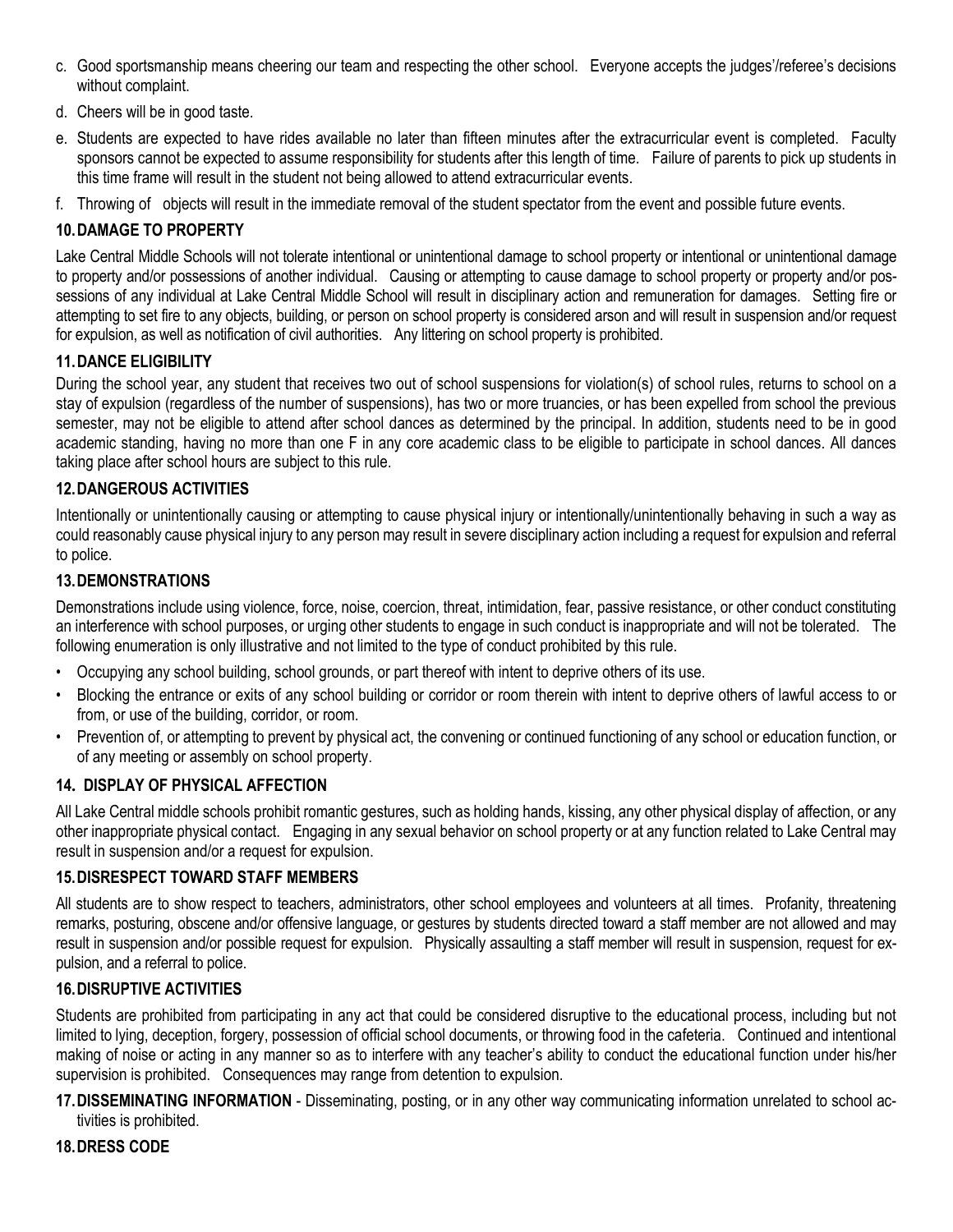As students mature and become adults, they will be required to meet certain dress standards for many occupational obligations and social functions. Therefore, since one of the main purposes of middle school is to help prepare students for adulthood, the following criteria will be used to evaluate a student's appearance while attending school.

Proper attire is defined as clothing that does not create a health or safety hazard, and which is not distracting to the learning environment or demeaning to other students or staff members.

- Clothing, jewelry, or accessories advertising or containing references in writing or pictures of drugs, alcohol, tobacco, gangs and or which contain foul or suggestive language or pictures, etc., are not to be worn while attending school or a school related function.
- No revealing, low-cut, see-through, or excessively tight or torn clothing is allowed.
- No cleavage should be showing at any time.
- Front, back, midriff, shoulders and sides must be covered at all times (no skin showing).
- Skirts and shorts must be no shorter than the fingertips of the student when arms are at the side.
- Holes in clothing should be no higher than fingertip length.
- Undergarments must be completely covered at all times.
- Apparel or items which could cause injury or damage to school furniture or property are prohibited (i.e. pocket chains and/or key chains)
- Hats, hoods, head-wear, bandanas, and sunglasses are not to be worn in the building.
- Pants are to be worn at the waist.
- Students are not allowed to "drape" items out of their pockets or over their shoulders, regardless of the item, including but not limited to chains, bandannas, flags, etc.
- Shoes are to be worn at all times, unless in the process of changing for a class, athletic event, or participating in an approved school activity requiring no shoes (for example: swimming, life guarding)

The faculty reserves the right to use its discretion in determining the type of clothing appropriate for the school setting.

Any student that is not dressed properly according to the above standards will receive disciplinary action per semester, according to the following schedule.

1st offense = Written Warning 2nd offense = Detention 3rd offense = Friday School 4th offense  $=$  (2) Friday Schools 5th offense = OSS (out of school suspension)

#### **19. DRUGS AND ALCOHOL**

The use, consumption, possession, or transmission, including by sale, or being affected by any controlled substance, prescription drug, narcotic drug, hallucinogenic drug, amphetamine, barbiturate, marijuana, synthetic drug, alcoholic beverage, intoxicant or depressant of any kind, including but not limited to over-the-counter medications and substances, any capsule or pill, look alike drugs, nonalcoholic beer, inhalant, or intoxicant of any kind, as well as any apparatus or paraphernalia used or which could be used in connection with the listed substances is prohibited. Consuming any of the listed substances immediately before attending school or a school function or event is prohibited. Using, consuming, possessing, transmitting, or being under the influence of any of the items listed above by any student while subject to school rules will result in suspension, request for expulsion and notification of law enforcement. Selling and/or distribution of the items listed above will result in suspension, a request expulsion for the remainder of the semester in which the conduct occurs and the subsequent semester and notification of law enforcement. Any student who arranges to sell or buy drugs at school (even though the actual transaction occurs off school grounds) will be subject to suspension and a request for expulsion, and law enforcement will be notified.

**Exception: A student with a chronic disease or medical condition may possess and self-administer prescribed medication for the disease/condition only if the student's parent/guardian has filed a written authorization with the building principal or his designee stating that the student is authorized to possess and self-administer the prescribed medication. The written authorization must be filed annually. The written authorization must include a statement prepared/signed by a licensed physician stating:**

**That the student has an acute or chronic disease or medical condition for which the physician has prescribed medication; That the nature of the disease or medical condition requires emergency administration of the medication; and**

**That the student has been instructed in how to self-administer the medication.**

**Students under this limited exception are responsible for the safe-keeping and proper administration of their medications. For all other situations involving student medications, refer to the Health Services section and contact the school nurse**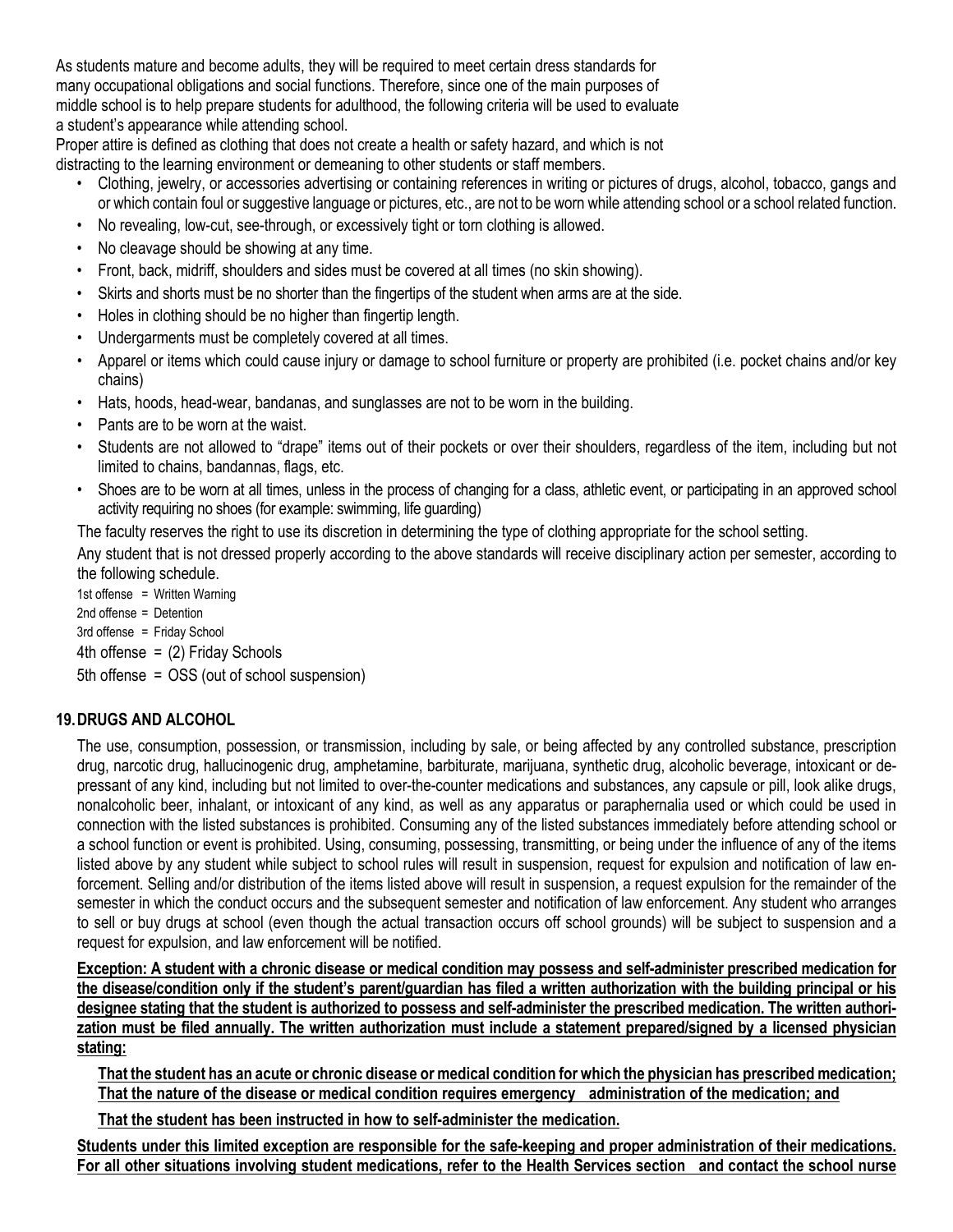#### **for proper procedures**.

- **20. ELECTRONIC DEVICES** Advances in technology with electronic devices (to include smart phones, iPods, iPads, wireless head phones, and eBook readers) make these devices a benefit to a student's education when used appropriately. On the other hand, when used inappropriately, electronic devices are a great hindrance in the school setting. In order to take advantage of the educational benefits from electronic devices and monitor the devices for appropriate use, the Lake Central Middle School electronic device policy is as follows:
	- Electronic devices including music, entertainment and communication devices are NOT to be out or in use between the hours of 8:47 AM and 3:40 PM when the student is not under the direct supervision of a teacher/staff member AND the student has not been directed to use the electronic device for educational purposes**.** Unsupervised time is considered, but not limited to, passing periods, and lunch period.
	- If a classroom teacher determines to incorporate the use of an electronic device into his/her classroom instruction, the teacher may do so at his/her discretion. Teachers opting to do this will tell students the appropriate times for electronic device use, parameters for electronic device use, and when to stop the usage. Teachers finding students using an electronic device outside of their expectations may bar that specific student from using an electronic device in his/her classroom and may utilize the student code of conduct to issue consequences for the inappropriate use.
	- Students are also advised they are responsible for securing all electronic devices as Lake Central School Corporation is not responsible for an electronic device's loss or theft.
	- Sending, sharing, viewing, or possessing pictures, text messages, emails, or other material of a sexual nature in electronic or any other form, including the contents of a cell phone or other electronic device may result in suspension and/or request for expulsion.
	- The Child Abuse/neglect law requires school personnel to report to law enforcement or child protective services whenever there is reason to believe that any person/ student is involved with "child exploitation" or "child pornography" as defined by Indiana Criminal Statutes.
	- Because student cell phones have been found in a number of Indiana school districts to have contained evidence of "sexual conduct" as defined above, it is important for parents and students to be aware of the legal consequences should this occur in our school system.
	- More detailed information as to the specific types of conduct deemed to constitute child exploitation, child pornography, or sexual exploitation may be obtained by contacting your building principal.

#### **21. FAILURE TO REPORT**

A student is expected to report to the appropriate teacher or administrator if he or she has knowledge about the actions or plans of another person where those actions or plans, if carried out, could result in harm to another person or persons, a violation of school rules or policies, or damage to property. If a student fails to do so, he or she may be subject to discipline up to and including suspension and/or expulsion from school.

#### **22. FALSE FIRE ALARM**

According to state law, the fire alarms at all Lake Central middle schools are to be used only in case of a fire. Misuse of fire alarms or nonemergency calls to 911 is punishable by suspension and may result in a request for expulsion. Civil authorities will be notified.

#### **23. FIGHTING**

A student who takes any physical action, intentional or unintentional, toward another student is considered a participant in a fight. Do not come into the office claiming you were only playing. We will not listen to this excuse. The schools will consider "self-defense" the taking of action that prevented injury to one's self and/or assisting one's self in getting away from the situation. This is clearly different from retaliation, "getting even" or "hitting back".

- **24**. **FIREARMS AND DEADLY WEAPONS** (I.C. 20-33-8-16) No student may possess, handle or transmit any object which can reasonably be considered a weapon including, but without limitation, a knife or a firearm, on school premises or at school related functions. This rule includes any type of firearm and/or deadly weapon stored in a student's car parked on school property. Violation of this rule banning the possession of weapons or destructive devices on school premises shall constitute grounds for suspension and/or request for expulsion. Violators of this policy shall also be subject to referral to law enforcement.
	- A. The Superintendent shall notify the appropriate law enforcement agency when a student is expelled under this rule.
	- B. The penalty for possession of a firearm or a destructive device is suspension and a request for expulsion from school for at least one calendar year with the return of the student to be at the beginning of the first semester after the one year period. The superintendent may reduce the length of the expulsion if the circumstances warrant such reduction.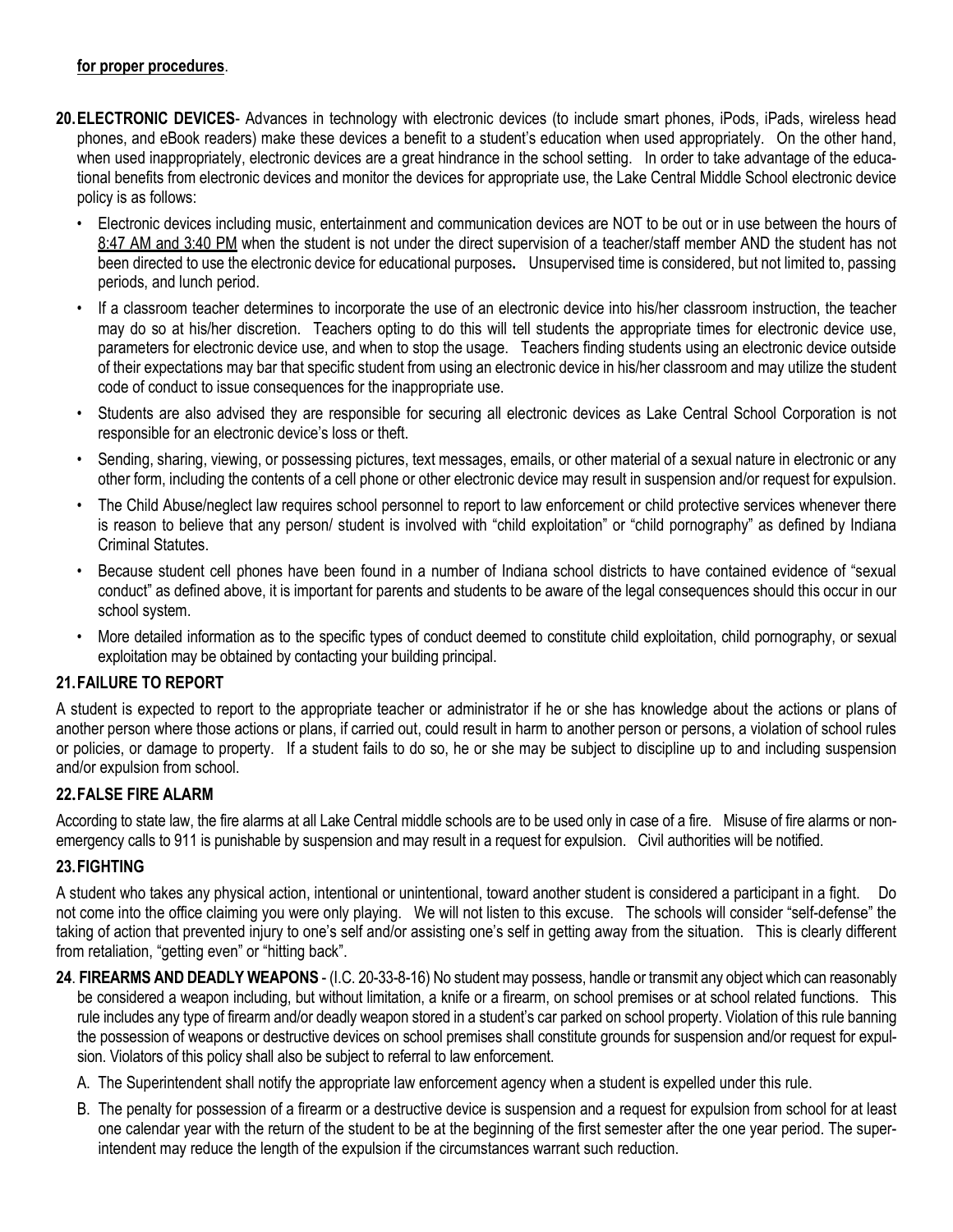The following devices are considered to be a firearm under this rule:

- Any weapon which will or is designed to or may readily be converted to expel a projectile by the action of an explosive
- The frame or receiver of any weapon described above
- Any firearm muffler of firearm silencer
- Any destructive device which is an explosive, incendiary, or poison gas bomb, grenade, rocket having a propellant charge of more than four ounces, missile having an explosive or incendiary charge of more than one-quarter ounce, or any similar device.
- Any weapon which will, or which may be readily converted to expel a projectile by the action of an explosive or other propellant, and which has any barrel with a bore of more than one-half inch in diameter
- Any combination of parts either designed or intended for use in converting any device into any destructive device described in the two immediately preceding examples, and from which a destructive device may be readily assembled
- An antique firearm
- A rifle or a shotgun that the owner intends to use solely for sporting, recreational, or cultural purposes
- For purposes of this rule, a destructive device is:
	- $\circ$  An explosive, incendiary, or overpressure device that is configured as a bomb, a grenade, a rocket with a propellant charge of more than four ounces, a missile having an explosive or incendiary charge of more than one-quarter ounce, a Molotov cocktail or a device that is substantially similar to an item described above
	- $\circ$  A type of weapon that may be readily converted to expel a projectile by the action of an explosive or other propellant through a barrel that has a bore diameter of more than one-half inch, or
- C. Expulsion for possession of a deadly weapon (IC 35-41-1-8)

In addition to the previous rule on firearms, a student who possesses, handles or transmits a deadly weapon may be expelled for a period of not more than one **(1)** calendar year. A deadly weapon includes any weapon or device readily capable of causing serious bodily injury.

- D. Possessing a Deadly Weapon
	- No student shall possess, handle or transmit any deadly weapon on school property
	- The following devices are considered to be deadly weapons as defined in I.C. 35-41-1-8:
		- A weapon, taser or electric stun weapon, equipment, chemical substance, or other material that in the manner it is used, or could ordinarily be used, or is intended to be used, is readily capable of causing serious bodily injury.
		- An animal readily capable of causing serious bodily injury and used in the commission or attempted commission of a crime

#### IC 35-47-5-2.5

Possession of a knife on school property

35-47-5-2.5 Sec. 2.5. (a) As used in this section, "knife" means an instrument that:

(1) consists of a sharp edged or sharp pointed blade capable of inflicting cutting, stabbing, or tearing wounds; and

- (2) is intended to be used as a weapon.
	- (b) The term includes a dagger, dirk, poniard, stiletto, switchblade knife, or gravity knife.
	- (c) A person who recklessly, knowingly, or intentionally possesses a knife on:
		- (1) school property (as defined in IC 35-41-1-24.7);
		- (2) a school bus (as defined in IC 20-27-2-8); or
		- (3) a special purpose bus (as defined in IC 20-27-2-10); commits a Class B misdemeanor. However, the offense is a Class A misdemeanor if the person has a previous unrelated conviction under this section and a Class D felony if the offense results in bodily injury or serious bodily injury to another person.
	- (d) This section does not apply to a person who possesses a knife:

(1) if:

- (A) the knife is provided to the person by the school corporation or possession of and the knife is authorized by the school corporation;
- (B) the person uses the knife for a purpose authorized by the school corporation;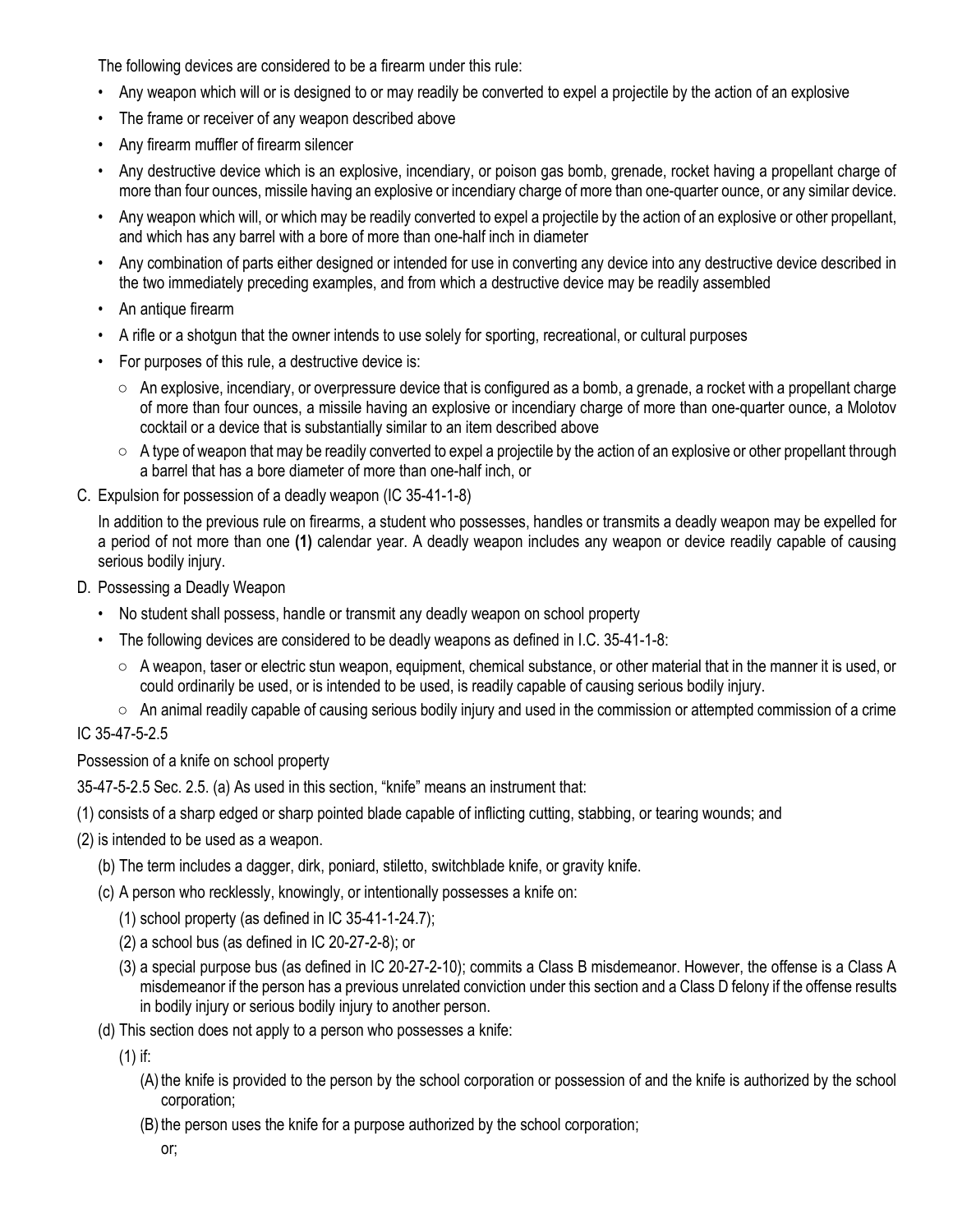(2) if the knife is secured in a motor vehicle. (Note: Although storage of a knife in a motor vehicle is not a violation of Indiana Code, it is a violation of the LCHS student code of conduct and is punishable with suspension from school with a possible request for expulsion.)

As added by P.L.72-2006, SEC.9.

#### **25.FIRE/EMERGENCY DRILL CONDUCT**

Due to the serious nature of a fire drill, lock down, tornado drill, or any other drill procedure, any student misconduct during a drill will result in discipline up to and including suspension and/or request for expulsion from school.

#### **26.GAMBLING/SELLING**

Any form of gambling is strictly prohibited. This includes card games, dice, flipping coins, or selling chances for personal gain. The selling of any items for personal gain is strictly prohibited on school grounds. Students are also prohibited from selling any lottery type chances on sporting or other events at any Lake Central middle school.

#### **27.GANG/CULT/OCCULT ACTIVITIES – (IC 35-45-9)**

 A gang is any ongoing organization, association, or group of three or more persons, whether formal or informal, having as one of its primary activities the commission of criminal acts, or the purposeful violation of any Lake Central School Corporation rule or policy and having a common name, identifying signs, colors, or symbols. No student shall commit any act that furthers gangs or gang-related activities. The presence of gangs, cults, and occults can cause a substantial disruption of the learning process and acceptable school activities. Therefore, the administration will attempt to prohibit this activity by restricting the following actions:

No student on or about school property or at any school activity shall:

- A. Wear, posses, distribute, display, or sell any clothing, jewelry, emblems, badges, symbols, signs, visible tattoos and body markings, or other items, or possess literature that shows affiliation with a gang, or is evidence of membership or affiliation in any gang or that promotes gang affiliation, the cult, or the occult.
- B. Use hand signals, graffiti, gestures or other written communications showing membership or affiliation in a gang, cult or occult.
- C. Use any speech or commit any act in promoting of gang, cult, or occult interests or activities including but not limited to:
	- 1. soliciting others for membership in any gang, cult, or occult
	- 2. threatening or intimidating others
	- 3. inciting others to commit physical violence
	- 4. claiming gang affiliation
- D. Tag, or otherwise deface school or personal property with gang or gang-related symbols or slogans
- E. Require payment of money or insurance for gang-related protection or harass others in intimidating or threatening ways as part of gang-related activities
- F. Conspire to commit any violation of this policy or commit or conspire to commit any other illegal act or other violation of school district policies that relates to gang activity.

IC 35-45-9-1

"Criminal gang" defined

Sec. 1. As used in this chapter, "criminal gang" means a group with at least three (3) members that specifically:

(1) either:

(A) promotes, sponsors, or assists in; or

(B) participates in; or

(2) requires as a condition of membership or continued membership; the commission of a felony or an act that would be a felony if committed by an adult or the offense of battery (IC 35-42-2-1).

As added by P.L.180-1991, SEC.11. Amended by P.L.140-1994, SEC.5; P.L.192-2007, SEC.9.

#### IC 35-45-9-2

"Threatens" defined

Sec. 2. As used in this chapter, "threatens" includes a communication made with the intent to harm a person or the person's property or any other person or the property of another person.

As added by P.L.180-1991, SEC.11.

IC 35-45-9-3

Participation in criminal gang; offense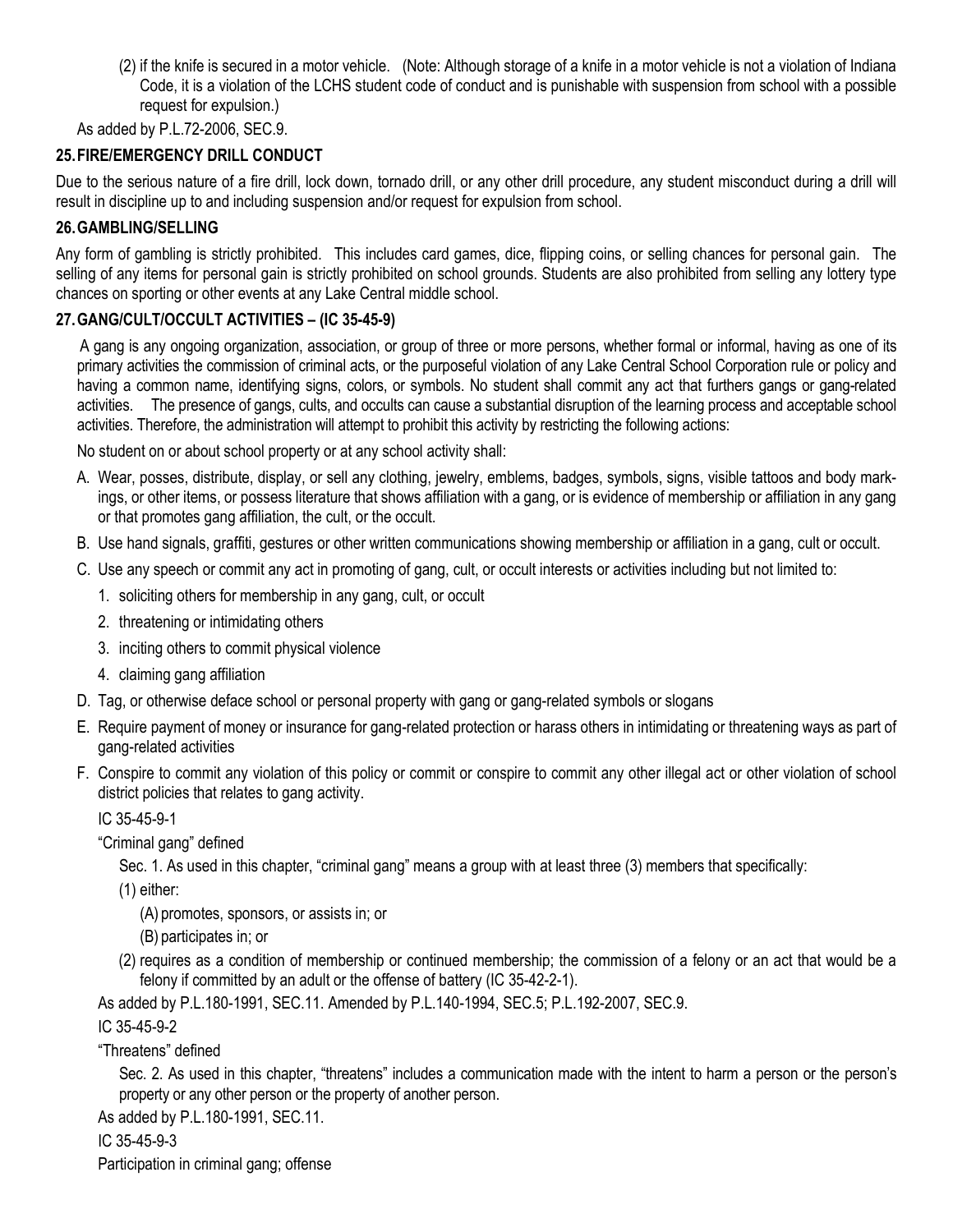Sec. 3. A person who knowingly or intentionally actively participates in a criminal gang commits criminal gang activity, a Class D felony.

As added by P.L.180-1991, SEC.11.

IC 35-45-9-4

Threats; refusal to join or withdrawal from gang; intimidation offense

Sec. 4. A person who threatens another person because the other person:

(1) refuses to join a criminal gang; or

(2) has withdrawn from a criminal gang; commits criminal gang intimidation, a Class C felony.

As added by P.L.180-1991, SEC.11.

IC 35-45-9-5

Criminal gang recruitment

Sec. 5. (a) Except as provided in subsection (b), an individual who knowingly or intentionally solicits, recruits, entices, or intimidates another individual to join a criminal gang commits criminal gang recruitment, a Class D felony.

(b) The offense under subsection (a) is a Class C felony if:

(1) the solicitation, recruitment, enticement, or intimidation occurs within one thousand (1,000) feet of school property; or

(2) the individual who is solicited, recruited, enticed, or intimidated is less than eighteen (18) years of age.

As added by P.L.192-2007, SEC.10.

A violation of any section of this policy will result in a suspension and a request for expulsion.

#### **28.GESTURES/COMBATIVE ACTS**

Students are to keep their hands to themselves at all times. Pushing, shoving, horseplay, roughhousing, and other aggressive behavior will not be tolerated and will result in disciplinary action. Do not come into the office claiming you were only playing. **We will not listen to this excuse.**

#### **29.HABITUAL OFFENDERS**

Students who accumulate 10 or more disciplinary actions may be placed on probationary contract and considered a habitual offender of school rules. Habitual offenders will be disciplined and continued problems may result in suspension/request for expulsion.

#### **30.HALLWAY MISCONDUCT**

Orderly hallway conduct is required of all Lake Central middle school students. Running, spitting, pushing, tripping or knocking over garbage cans in the hallways is prohibited at all times. Students are to move to assigned classrooms without loitering. Use of lockers between classes is discouraged and may result in tardiness to class. Any student who is in the hallway during class time must have a pass signed by a teacher.

#### **31.HARASSMENT (ANTI-HARASSMENT)**

It is the policy of Lake Central School Corporation to maintain a learning environment that is free from unlawful harassment. Such conduct includes; unwelcome physical, verbal or nonverbal conduct which has the purpose or effect of interfering with your educational performance, of creating an intimidating, hostile or offensive learning environment, or of interfering with your ability to participate in or benefit from a class or educational program or activity and is based on your sex, race or color (for example, racial slurs, nicknames implying stereotypes, epithets or negative references relative to racial customs), national origin (for example, negative comments regarding customs, manner of speaking, language, surnames or ethnic slurs), religion (for instance, negative comments about religious traditions, clothing, surnames or religious slurs), disability (for instance, negative comments about speech pattern, movement, physical impairments or appearances) or any other unlawful basis. This applies to all programs and activities occurring on school property or at another location if the conduct occurs during a school-sponsored activity or event.

If you believe you have experienced harassing conduct of this nature or you have observed another student experience such conduct, you are encouraged to promptly report incidents of harassing conduct to your principal or to any teacher, guidance counselor, dean, assistant principal, activity sponsor, or coach, with whom you are comfortable**.** Making such a report in good faith will not affect your grades, class assignment, or status and will be investigated in a confidential manner, consistent with the School Corporation's legal obligations.

A student committing such conduct is subject to discipline consistent with school policy. A student retaliating against a student who has made a good faith report of such conduct or against a student who participated in the investigation of such conduct is subject to disciplinary action consistent with school policy. A student who knowingly makes a false report of such conduct in an attempt to demean, harass, or embarrass that individual shall be subject to disciplinary action consistent with school policy.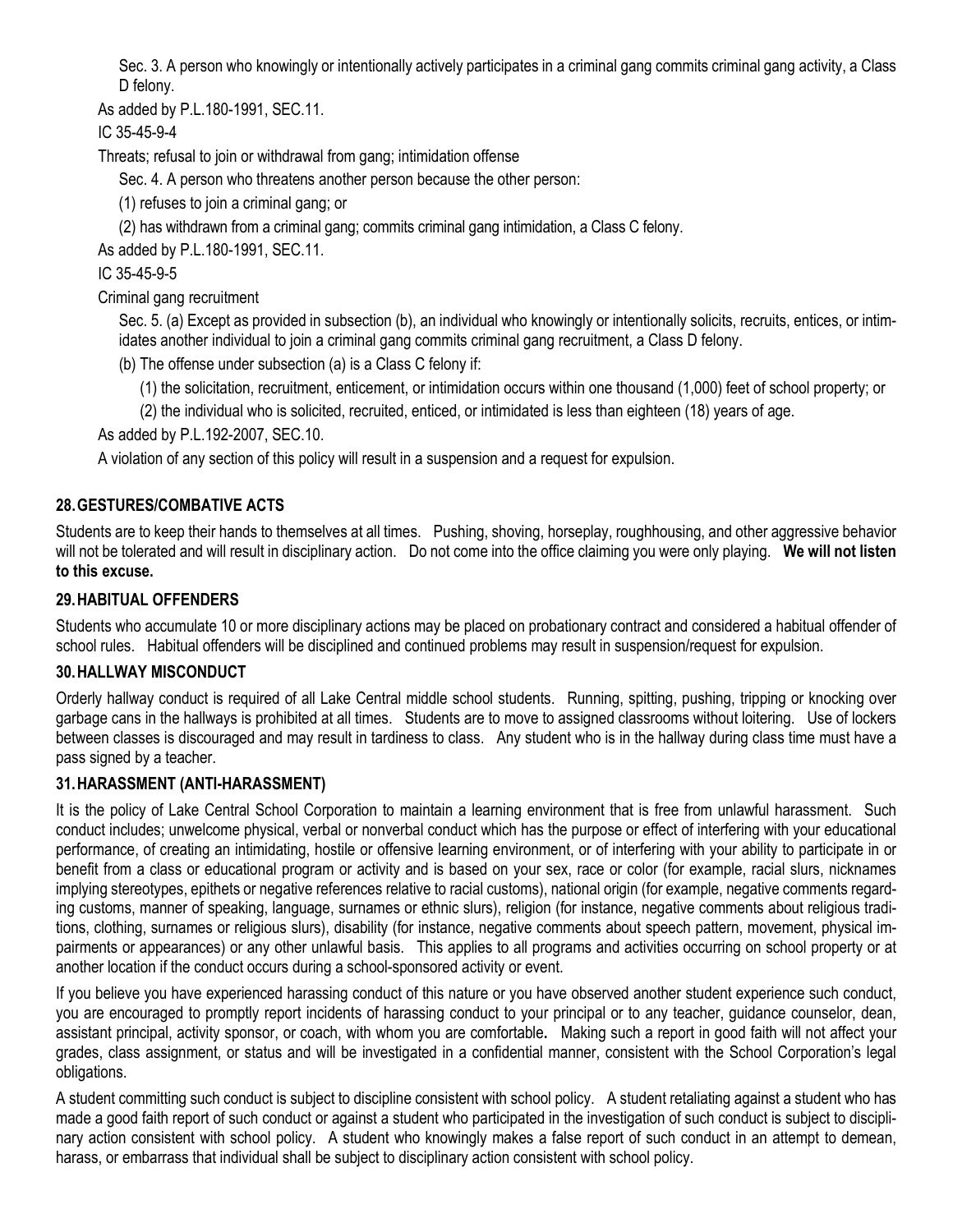#### **Sexual Harassment**

It is the policy of Lake Central School Corporation to maintain a learning environment that is free from sexual harassment. This applies to all programs and activities occurring on school property or at another location if the conduct occurs during a school-sponsored activity or event.

Sexual Harassment. For the purpose of this policy, unwelcome sexual advances, requests for sexual favors, and other verbal or physical conduct of a sexual nature constitute sexual harassment if:

- Submission to the conduct is made either an explicit or implicit condition of the student's status in class, an educational program or activity.
- Submission to or rejection of the conduct by the student is used as a basis for educational decisions affecting the student; or
- The conduct has the purpose or effect of substantially interfering with the student's educational performance, creating an intimidating, hostile, or offensive learning environment, or of interfering with the student's ability to participate or benefit from a class or an educational program or activity.

Sexual harassment can take different forms depending on who is doing the harassing and the nature of the conduct. It may involve a school employee, another student or a volunteer to the school. Both male and female students can be victims of sexual harassment and the harasser and the victim can be of the same sex. It can occur in any school program or activity and take place on school grounds, on a school bus or, in certain circumstances, off school grounds. The conduct can be verbal – including in person, in writing, by phone, or through email, texts and other forms of electronic communications, nonverbal, or physical. Examples of conduct that may constitute sexual harassment include, but are not limited to:

- Unwelcome sexual propositions, invitations, solicitations, and flirtations.
- Physical assault.
- Threats or insinuations that a student's academic grade, promotion, classroom work or assignments, academic status, participation in athletics or extra-curricular programs or event, or other conditions of education may be adversely affected by not submitting to sexual advances.
- Unwelcome verbal expressions of a sexual nature, including graphic sexual commentaries about a student's body, dress, appearance, or sexual activities; the unwelcome use of sexually degrading language, jokes or innuendoes; unwelcome suggestive or insulting sounds or whistles; obscene telephone calls, text or other electronic forms of communication.
- Sexually suggestive objects, picture, videotapes, audio recordings or literature, placed in the educational environment, which may embarrass or offend students.
- Unwelcome and inappropriate touching, patting, or pinching; obscene gestures.
- A pattern of conduct, which can be subtle in nature, that has sexual overtones and is intended to create or has the effect of creating discomfort and/or humiliation to the student.
- Remarks speculating about the student's sexual activities or sexual history, or remarks about one's own sexual activities or sexual history.
- Inappropriate boundary invasions by a school employee or volunteer into a student's personal space and/or life.

If you believe you have been subjected to or have experienced this sort of conduct or if you have observed another student experience this sort of conduct, you are encouraged to report it *immediately* to your principal or to any teacher, guidance counselor, dean, assistant principal, activity sponsor, or coach, with whom you are comfortable.Making such a report in good faith will not affect your grades, class assignment, or status and will be investigated in a confidential manner, consistent with the School Corporation's legal obligations.

A student committing such conduct is subject to discipline consistent with school policy. A student retaliating against a student who has made a good faith report of such conduct or against a student who participated in the investigation of such conduct is subject to disciplinary action consistent with school policy. A student who knowingly makes a false report of such conduct in an attempt to demean, harass, or embarrass that individual shall be subject to disciplinary action consistent with school policy.

#### **32.ILLEGAL ACTIVITIES**

Students are prohibited from engaging in any activity that is a violation of local, state, and/or federal law. Students are further prohibited from aiding, assisting, or conspiring with another person to violate these student conduct rules or state or federal law. Students who plan or conspire with others on or off school grounds to implement any kind of action that could possibly harm, hurt, or injure others, or that would cause a disruption to the educational process, even if they do not carry out their plan, will be subject to disciplinary action including, but not limited to, suspension and/or a request for expulsion. Students that engage in this type of activity could be subject to suspension and/or expulsion. A student may be suspended or expelled for engaging in unlawful activity on or off of school grounds if the unlawful activity may reasonably be considered to be an interference with school purposes or an educational function, or the student's removal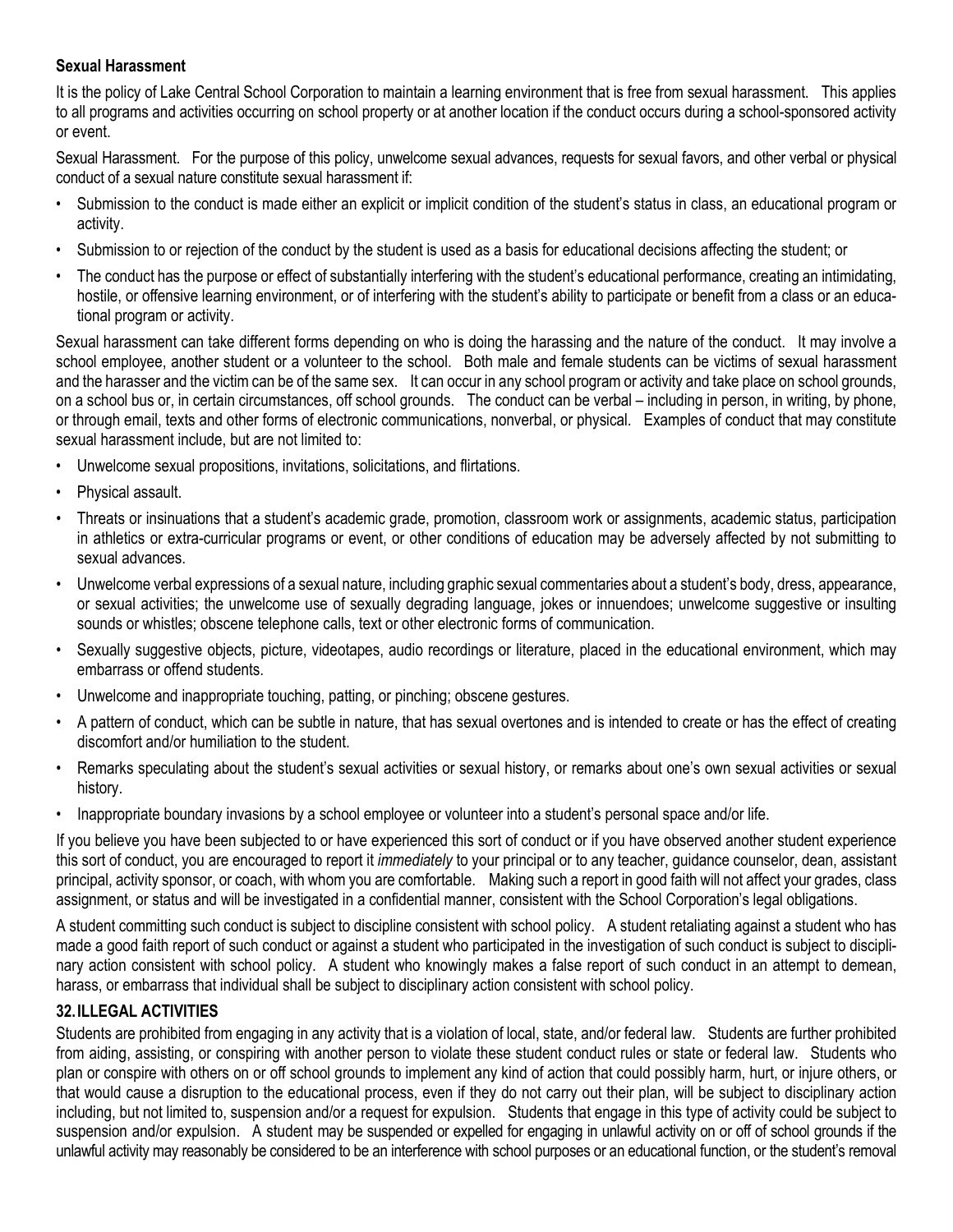is necessary to restore order or protect persons on school property. This includes any unlawful activity meeting the above criteria that takes place during weekends, holidays, other school breaks, and the summer period when a student may not be attending classes or other school functions.

#### **33.INSUBORDINATION**

Students are to follow all instructions and directions, written and verbal, given to them by teachers, administrators, and non-certified staff members (bus drivers, secretaries, custodians, cafeteria personnel, substitutes, etc.). Refusal to follow the instructions or directions of any staff member constitutes insubordination. Examples of insubordination include: refusing to identify oneself, giving a false name, refusing to report to the office, repeated failure to do work or turn in assignments, etc. Consequences of insubordination may result in disciplinary action ranging from detention to expulsion. In the event that a student does not agree with instructions or directions given by a staff member, the student will carry out the instructions or directions to the best of his/her ability and request a review of the actions at a later date.

#### **34.LEGAL SETTLEMENT**

A student may be expelled if it is determined that the student's legal settlement is not in the attendance area of the school corporation where the student is enrolled. The administration will request expulsionary proceedings to ensure that the student is attending school in his/her proper district.

#### **35.LEWD, INDECENT, OFFENSIVE BEHAVIOR, PORNOGRAPHIC MATERIALS, OR SEXTING**

Any behavior offensive to common propriety or decency, including, but not limited to, "mooning", indecent exposure, offensive touching, possessions, distribution or display of obscene or "hate" material or similar behavior will result in a suspension and possible recommendation for expulsion. Possession of nude photos of underage individuals or any student, including but not limited to within electronic devices, will result in the incident being reported to Child Protective Services and/or local law enforcement**.** (Additional information is available under Rule 17, ELECTRONIC DEVICES.)

#### **36.LOCKERS**

Lockers should be kept clean and neat. Do not stick things in your locker that cannot be removed easily. Do not kick or force them to close. If you have trouble with your locker, see the office. Only you are given the locker combination. If you give it to other persons, you have lost this security. Students are not to share lockers. Students are not allowed to be in another student's locker. Also, please make sure you do not leave your locker unlocked. **Students are reminded that "presetting" their locker combination makes the contents of their lockers accessible to all.** School lockers remain the property of the school and school authorities have a responsibility and a right to examine the contents of lockers for reasons of health, safety and security. The Lake Central middle schools assume no liability for lost or stolen items from the lockers.

#### **37.LOITERING**

Students may not remain in the building or on Lake Central School Corporation property after school unless under proper supervision or involved in extracurricular or academic activities.

#### **38.PATRIOTIC OBSERVANCE**

Patriotic and respectful behavior is expected of all students during the school day and while attending any civic or school activity. Lake

Central Middle Schools will provide a daily opportunity for students to voluntarily recite the Pledge of Allegiance (I.C. 20-30-5-0.5). A student is exempt from participation in the Pledge of Allegiance and may not be required to participate in the Pledge if the student

chooses

not to participate or if the student's parent chooses to have the student not participate. I.C. 20-30-5-4.5 requires that each classroom will

establish a daily moment of silence. Students choosing not to participate in the pledge or the moment of silence are expected to remain

silent and respectful during these periods. Students that are in hallways during the pledge or moment are expected to stop and be respectful during this period. Students that purposely disrupt these observances may face consequences ranging from detention to

out

of school suspension.

#### **39.POSSESSION OF ILLEGAL OR DANGEROUS OBJECT (S)**

The possession and/or use of any items that are considered illegal or dangerous are forbidden at all Lake Central middle schools. Possession and/or use of any item that could be considered a weapon or explosive device (including fireworks) will result in severe disciplinary action including a suspension and/or a request for expulsion and notification of civil authorities. These items include but are not limited to knives of any sort, guns, brass knuckles, chains, spikes, studs, ammunition, gun powder, flash powder, bombs or destructive device, stun guns, noxious sprays, vials, or look alike items intended to threaten or intimidate others.

#### **40.POSSESSION OF PROHIBITED OBJECTS**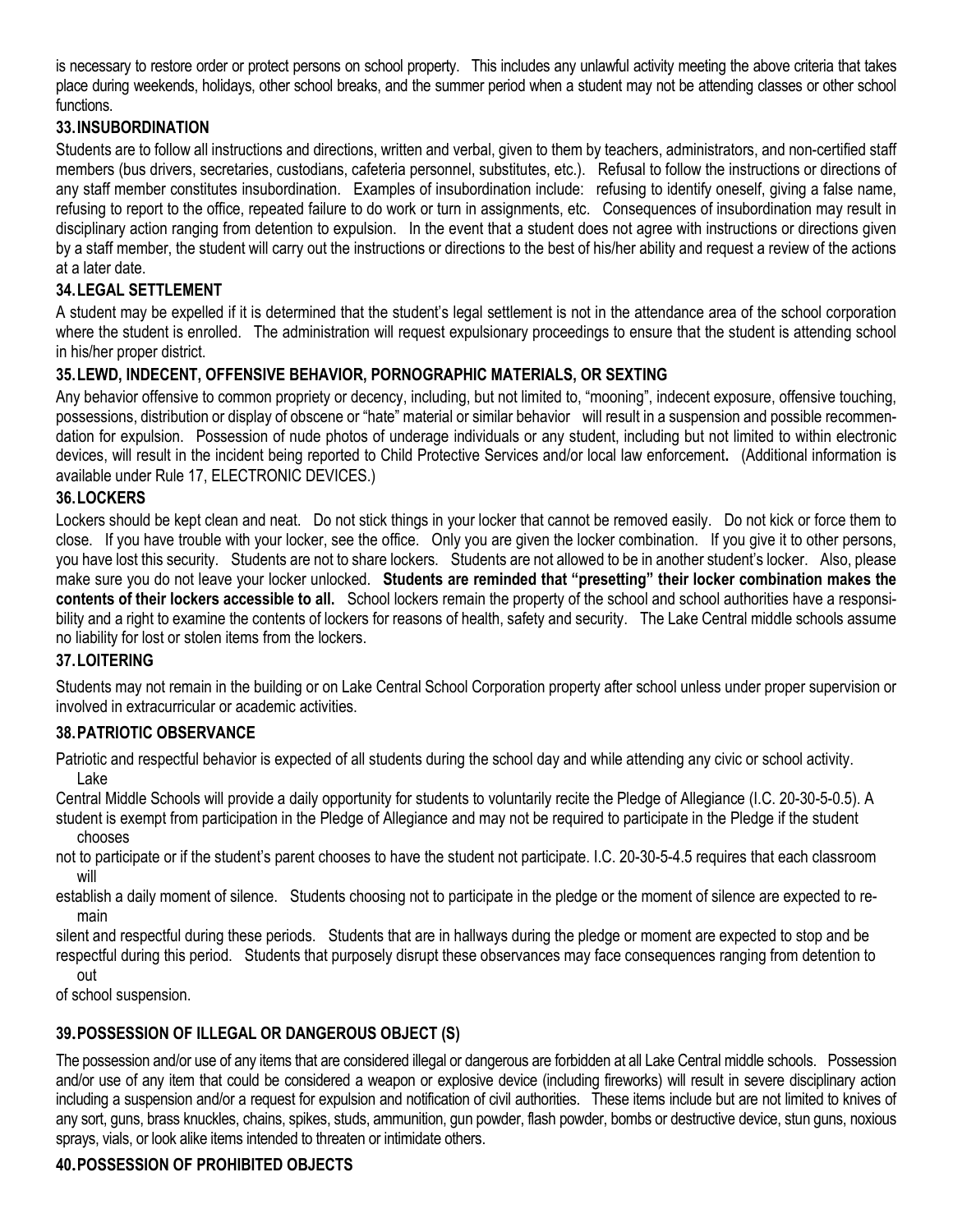All Lake Central middle schools forbid the possession and/or use of any item that could interfere with the educational process (squirt guns, radios, video games, laser pointers, tools, electronic novelties, and other nuisance items. In addition, students are prohibited from throwing, projecting, or transferring any object in a manner that might injure other individuals. The Lake Central middle schools will not be responsible for lost or stolen items. Possession of the above items may result in a suspension and/or request for expulsion.

#### **41. PROFANITY/OBSCENE BEHAVIOR**

Profanity and/or obscene language or gestures by any student will not be tolerated and will result in a minimum consequence of a Friday School. Profanity or obscenities of any kind directed at a staff member will result in a minimum of suspension and possible expulsion.

#### **42.RIGHT TO PRIVACY**

Although the Lake Central middle schools are public schools, students and staff should have some reasonable expectation to privacy in regards to others capturing their image, likeness, or voice. The filming, photographing, recording (video or audio) of another student or staff member without the consent of the student or staff member is strictly prohibited.

Students in school sponsored classes where filming, photographing, recording (video or audio) students and staff as part of the curriculum will strictly follow the rules established by their teacher/sponsor. However, if a student or staff member makes it known that he/she does NOT want to be recorded (no matter the circumstance), the individual or individuals doing the recording will stop immediately. In addition, recording student misconduct (fighting, bullying) for the purposes of instigating a situation is strictly prohibited. Students that purposely violate this rule may face consequences ranging from Friday School to ten-day suspension with a request for expulsion.

#### **43. SAFE USE OF ENTRYWAYS**

Students are not to open any exterior door to allow entry by another person without a member of the faculty or administration expressly giving permission to do so.

#### **44. STUDENT EXPRESSION**

All Lake Central middle school administrators respect the rights of students to express themselves in word or symbol but recognize that the use of that right must be limited by the need to maintain an orderly school environment and protect the rights of others. Students are expected to exhibit an attitude of courtesy and respect, even when others do not. Students are prohibited from engaging in any activity that is considered to be vulgar. Examples include but are not limited to spoken obscenities, indecent exposure, or gestures. Other types of expression are not recognized as free speech, especially slander, libel, remarks made to incite others or humiliate them based on differences like ethnicity, race, sex, or having a disability.

#### **45. TOBACCO/VAPING**

Any use or possession of tobacco or vapor materials, any nicotine product, or smoking paraphernalia (lighter, matches, oils etc.) is prohibited at all times, at all school functions, and in all areas of the school property.

Any materials that test or prove to be a drug to include, but not limited to THC cartridges and the associated paraphernalia will fall under the DRUG/ALCOHOL policy and the appropriate rules and policies governing student in clubs, bands and athletics.

Violation of this rule will receive the following disciplinary actions:

1st Offense - Alternative to Suspension Plan (ASP) and a one-hour class on the dangers of vaping, nicotine, tobacco, and smoking. The instructional class will be scheduled with the student and family through Skyward. Students that fail to attend the class by the assigned deadline will have ASP removed and the student will receive one day of out of school suspension.

2nd Offense - Alternative to Suspension Plan (ASP) and a one-hour class on the dangers of vaping, nicotine, tobacco, and smoking and a two hour Friday school. The instructional class will be scheduled with the student and family. Students that fail to attend the class by the assigned deadline will have ASP removed and the student will receive one day of out of school suspension.

3rd Offense - One Day Out of School Suspension

4th Offense - Two Day Out of School Suspension

5th Offense - Three Day Out of School Suspension

6th Offense - Four Day Out of School Suspension and recommendation for expulsion

In addition to school consequences, all tobacco and vapor related violations will be referred to the appropriate School Resource Officer. Offenses 1 and 2 may result in a warning citation. Offenses 3 through 6 will result in a citation.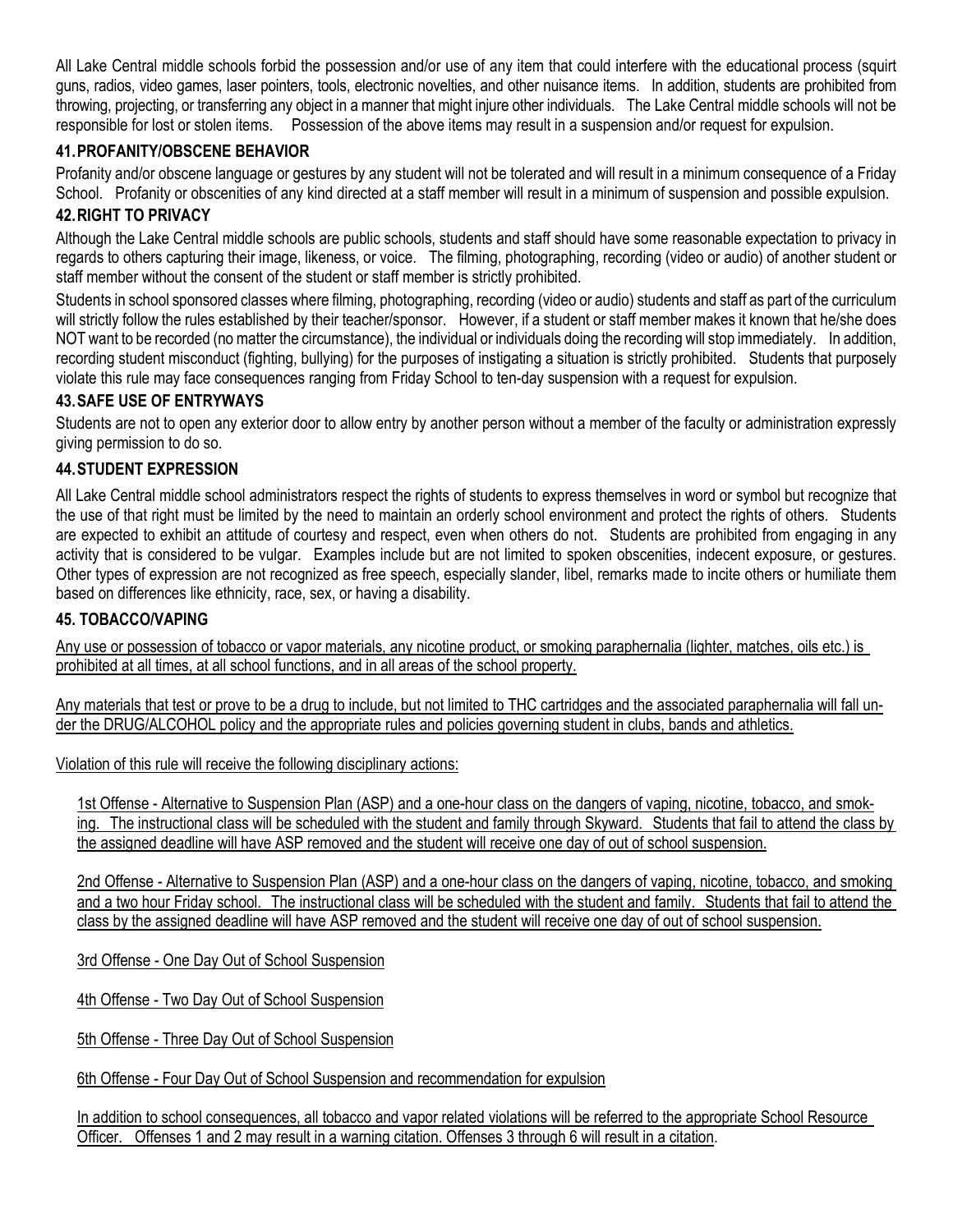#### **46.THEFT OF PROPERTY**

Lake Central middle schools will not tolerate theft or attempted theft of school property and/or possessions of another individual. These items include, but are not limited to, a teacher's belongings such as books, grade books, tests, and answer keys. This infraction at Lake Central middle schools will result in disciplinary action and remuneration for losses. In addition, the student may face suspension and/or expulsion, as well as possible prosecution by civil authorities.

#### **47.TRESPASSING**

Students are not to enter any classroom or office without permission from a teacher, aide or administrator. Trespassing is unauthorized presence on school property without the direct supervision of school personnel. No student is to be on any Lake Central School Corporation property during or after school hours, unless under the supervision of school personnel.

#### **48.VARIOUS ADDITIONAL ITEMS**

A written document cannot provide for all contingencies that could or might occur during the course of a school year anymore than it can anticipate every eventuality that might arise in any of the areas covered in this handbook. Therefore, the administration has the right to take appropriate action when dealing with items, issues, and situations, etc., not outlined in this handbook, and in doing so, apply any reasonable and appropriate disciplinary measure(s) when needed.

## **TYPES OF DISCIPLINARY ACTION**

Violation of the Student Rules of Conduct could result in one or more of the following actions being taken by school authorities:

## CONSEQUENCES

Violation of Student Rules of Conduct and Policies could result in one or more of the following actions being taken by school authorities dependant on the severity of the infraction.

#### a. **ALTERNATIVE PLACEMENT**

- b. **DETENTIONS:** A student may be assigned to 35 or more minutes of detention on designated days during the week. Advance notice will be sent home to parents stating the type of misbehavior that occurred. Failure to serve detentions may result in suspension or referral to Friday School. Failure to report to detention on the assigned day will result in a second detention being issued. Parents may request a change of date through the principal's office. Since transportation is a parental responsibility, we suggest that students not inconvenience their families and avoid behavior that results in detentions.
- **c. EXPULSION FROM SCHOOL (I.C. 20-33-8-3) (I.C. 20-33-8-19)** A student may be expelled from attendance at Lake Central Middle School for one or more semesters. Expulsion is preceded by suspension from school and a due process meeting. Repeated or severe violations of any rule of student behavior could result in a request for expulsion.

When a principal (or designee) recommends to the superintendent (designee) that a student be expelled from school, the following procedures will be followed:

- 1. The superintendent (or designee) may conduct an expulsion meeting or may appoint one of the following persons to conduct the expulsion meeting:
	- a. legal counsel
	- b. a member of the administrative staff who did not expel the student during the current school year and was not involved in the events giving rise to the expulsion.
- 2. An expulsion will not take place until the student and the student's parents are given notice of their right to appear at an expulsion meeting conducted by the superintendent or the person designated above. Failure to request and to appear at the meeting will be deemed a waiver of rights administratively to contest the expulsion or to appeal it to the school board.
- 3. The notice of the right to an expulsion meeting will be in writing, delivered by certified mail or by personal delivery, and contain the reasons for the expulsion and the procedure for requesting the meeting.
- 4. At the expulsion meeting, the principal (or designee) will present evidence to support the charges against the student. The student or parent will have the opportunity to answer the charges against the student and to present evidence to support the student's position. An attorney may not represent the student at the expulsion meeting, but the attorney may be available for consultation outside the meeting room during the course of the meeting.
- 5. If an expulsion meeting is held, the person conducting the expulsion meeting will make a written summary of the evidence heard at the meeting, take any action found to be appropriate, and give notice of the action taken to the student and the student's parent.
- RIGHT TO APPEAL: The student or parent has the right to appeal the decision of the person conducting the expulsion meeting to the school board within 10 days of the receipt of notice of the action taken. The student or parent appeal to the school board must be in writing. If an appeal is properly made, the board must consider the appeal unless the board votes not to hear the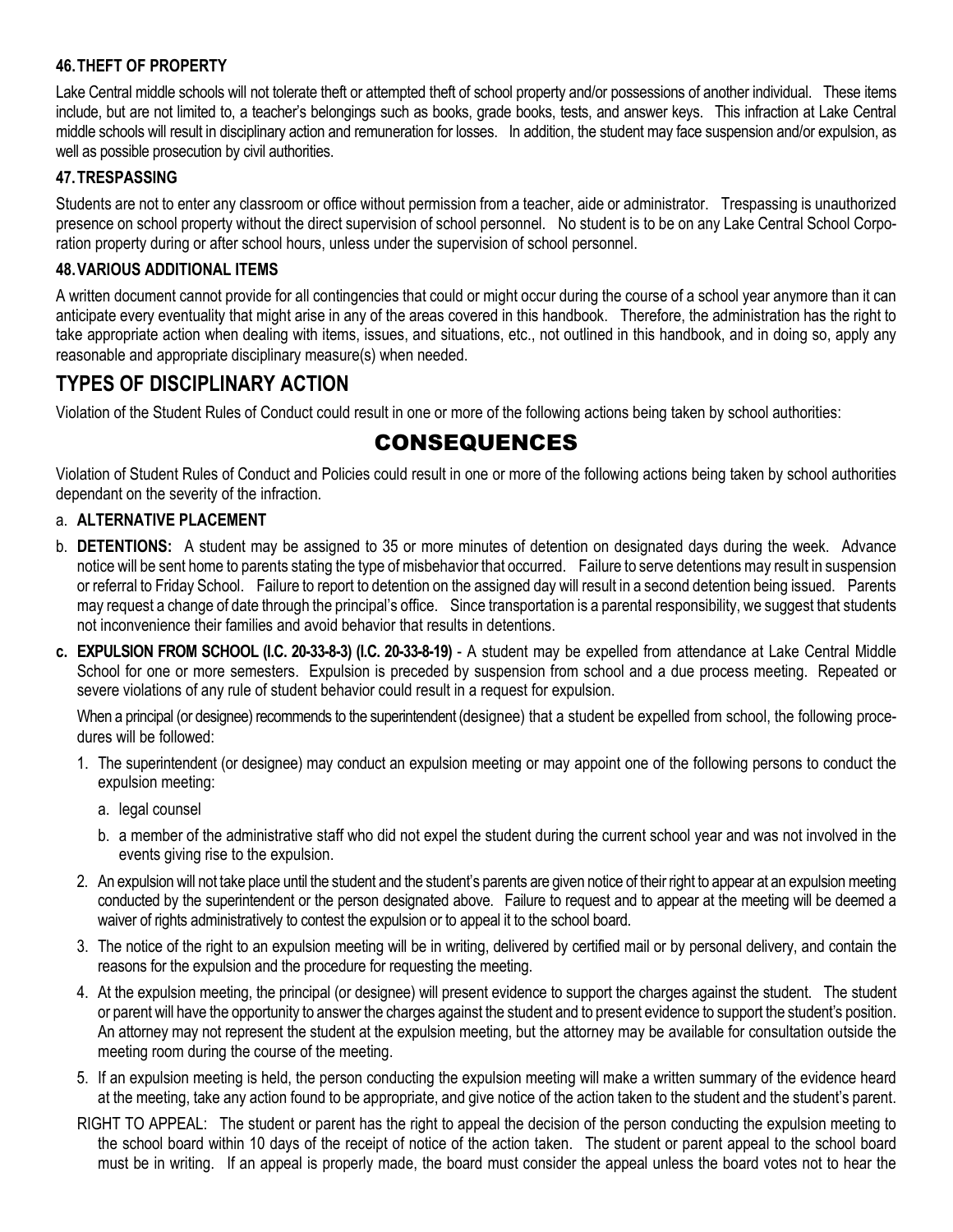appeal. If the board hears the appeal, it will consider the written summary of the expulsion meeting and the arguments of the school administration and the student and/or the student's parent. The board will then take any action deemed appropriate.

- **d. EXTRACURRICULAR PROBATION:** All middle school students are placed on Extracurricular Probation when they have 2 or more academic F's.
- **e. IN-SCHOOL SUSPENSION:** A student may be suspended from a specific class for a designated number of days. Examinations missed during any in-school suspension period must be made up outside of regular class time. A student may also be suspended from a specific activity or all extra-curricular activities for conduct violations. Students may complete assignments, but will be isolated from their peers.
- **f. PARENT CONFERENCES:** Parents are often asked to come to school for conferences to discuss issues on academics and behavior.
- **g. PROBATIONARY CONTRACT:** Students who commit multiple and/or serious violations of the rules may be required to sign a probationary contract in lieu of immediate suspension and/or request for expulsion. Students on such a contract should be aware that further misconduct could result in suspension/request for expulsion.

#### **i. REMOVAL FROM BUS**

**j. FRIDAY SCHOOL:** A student may be required to stay after school on a designated Friday afternoon for a 2-hour period. Failure to report to an assigned Friday School will result in suspension from school.

**k. STUDENT ASSISTANCE PLAN** - A student will be assigned to the SAP for a first drug offense. The SAP was created to give students an opportunity to receive an education with the understanding that they will meet certain criteria set forth in the SAP packet. Students who have opted for the SAP will be subject to at least one drug test during their time in the program, with any failed drug test being a violation of the agreement. Students who sell or distribute drugs or drug paraphernalia are not eligible for the SAP.

- **l. SUSPENSION FROM CLASS/ACTIVITY:** A student may be suspended from a specific class for a designated number of days. Examinations missed during any suspension period must be made up outside of regular class time. A student may also be suspended from a specific activity or all extra-curricular activities for conduct violations.
- **m. SUSPENSION FROM SCHOOL:** A student may be suspended from attendance at any Lake Central middle school for a period of up to 10 school days for each offense. The administration will determine if it will be served as in-school suspension (if and when available), as alternative placement, or out-of-school suspension. Violations of some Rules of Conduct carry an automatic penalty of suspension from school. Repeated or severe violation of any rules for student behavior could result in suspension. During the school year, students who receive multiple out of school suspensions for violation of school rules will not be eligible to attend after school social events, games or dances. Student misconduct at the conclusion of a school year can result in suspension or appropriate disciplinary action during the following school term. A student assigned to a suspension or alternative placement on a given day may NOT attend any extracurricular activities (i.e., games, concerts, etc.) being held the evening of the day of the suspension.

When a principal (or designee) determines that a student should be suspended, the following procedures will be followed:

- 1. A meeting will be held prior to the suspension of any student. At this meeting, the student will be entitled to:
	- a. a written or oral statement of the charges,
	- b. if the student denies the charges, a summary of the evidence against the student will be presented; and,
	- c. the student will be provided an opportunity to explain his or her conduct.
- 2. The meeting shall precede suspension of the student except where the nature of the misconduct requires immediate removal. In such situations, the meeting will follow the suspension as soon as reasonably possible following the date of the suspension.
- 3. Following the suspension, the parent or guardian of a suspended student will be notified via a phone call and provided with a written statement. The notification will include the dates of the suspension; describe the student's misconduct, and the action taken by the principal.

## POLICIES

## **ATTENDANCE POLICY**

The School Board, as an agency of the State, is required to enforce regular attendance of students. The Board recognizes that the presence in the classroom enables the student to participate in instruction, class discussions, and other related activities. As such, regular attendance and classroom participation are integral to instilling incentives for the student to excel.

Attendance shall mean to be physically present in a school or at another location where the school's educational program is being conducted during regular school hours on a day in which the educational program in which the student is enrolled is being offered.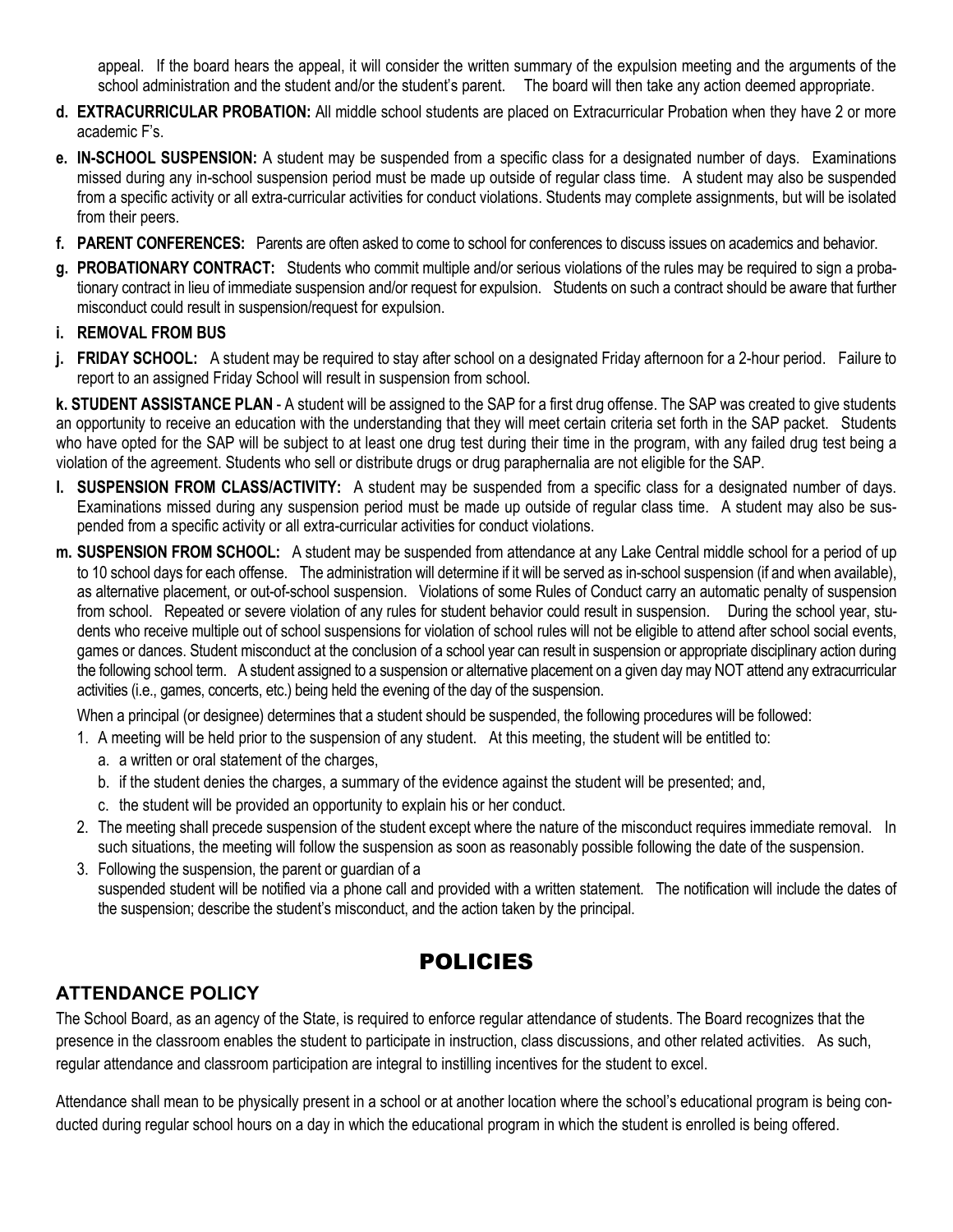Attendance shall be required of all Corporation students, except those exempted under other provisions of State law, during the days and hours that the school is in session of during the attendance sessions to which she/he has been assigned.

Exceptions to compulsory attendance that shall be recognized by the school corporation as provided by state statute are:

- A. service as a page or honoree of the general assembly (I.C. 20-33-2-14)
- B. service on a precinct election board or helper to a political candidate on the date of an election (I.C. 20-33-2-15)
- C. subpoena to appear in court as a witness in a judicial proceeding (I.C. 20-33-2-16)
- D. service in active duty with the National Guard for not more than ten (10) days (I.C. 20-33-2-17)
	-
- E. participating in an educationally related non-classroom activity which is consistent with and promotes educational philosophy and goals of the school corporation, facilitates the attainment of specific educational objectives, is part of the goals and objectives of an approved course or curriculum, represents a unique educational opportunity, cannot reasonably occur without interrupting the school day, and is approved in advance by the school principal (I.C. 20-33-2-17.5)

For any of these exceptions a student shall not be recorded as absent from school.

The superintendent or his designee may require, from the parent of each student or from an adult student who has been absent for any reason, a written statement of the cause for such absence. The Board reserves the right to verify such statements and to investigate the cause of each:

- A. single absence;
- B. prolonged absence;
- C. repeated unexplained absence and tardiness.

The Board considers the following for excused absences:

- A. illness verified by a note or phone call from the parent
- B. illness verified by a note from a physician
- C. recover from accident
- D. required court attendance
- E. death in the immediate family
- F. observation or celebration of a bona fide religious holiday in accordance with Policy **5223**
- G. maternity
- H. military connected families' absences related to deployment and return
- I. such other good cause as may be acceptable to the Superintendent or permitted by law

## **Elearning Procedures for Inclement Weather Days**

Teachers will work with their students to ensure that they are adequately prepared for eLearning days should we experience inclement weather. Teachers will review eLearning day procedures and classroom expectations.

Teachers will be available online during the eLearning day to answer questions or clarify assignments. During office hours, teachers will actively communicate with students and parents. Parents and students are encouraged to email and/or communicate via Canvas.

Elementary Schools (K-4)

- Parents will be provided access to student usernames and passwords.
- Work for each subject will be placed in Canvas with clear instructions for completion.
- Teachers will monitor their email addresses and Canvas during office hours.
- Canvas will include all work necessary for the day including any additional resources.

Secondary Schools (5-12)

- Work for each class will be placed in Canvas with clear instructions for completion. Classwork will align with the lessons that will be taking place in the classroom.
- Teachers will review and ensure that all students are able to access Canvas prior to eLearning day(s).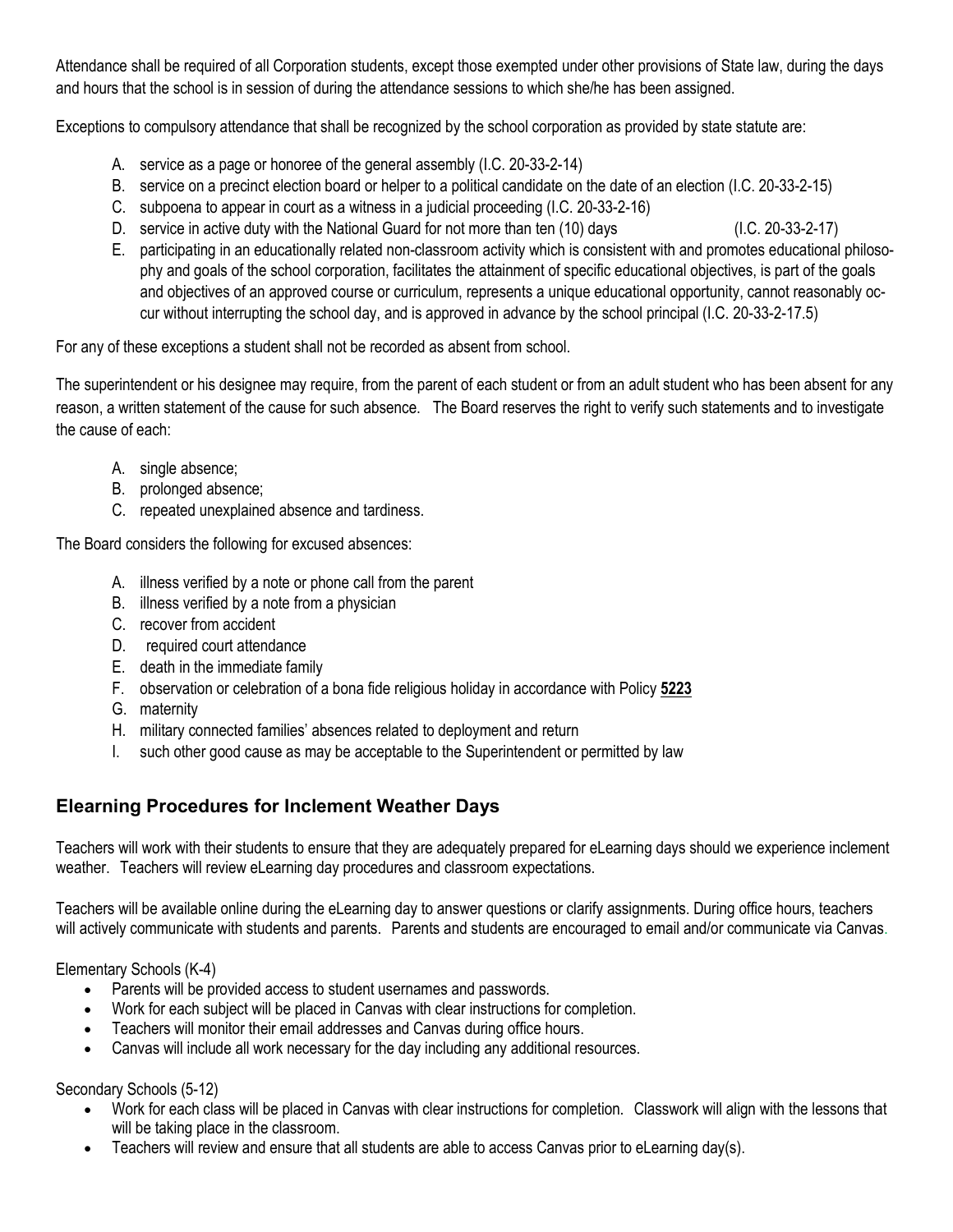• Teachers will monitor their email addresses and Canvas during office hours.

For additional information, our eLearning website link is: <https://lcsc.us/departments/elearning/>

Students requiring technical support are encouraged to send a support request to [tech@lcscmail.com.](mailto:tech@lcscmail.com) This email is for technical support only. Questions regarding classwork and assignments should be directed to your child's teacher.

An unexcused absence is any absence not covered under the definition of excused absence or an exception to compulsory attendance. An out of school suspension shall not be considered an unexcused absence.

Repeated instances of unexcused absences may result in disciplinary action up to suspension or expulsion of a student.

Truancy is defined as absence from school without permission of the parent.

The Superintendent or an attendance officer having jurisdiction shall report a child who is habitually absent from school to an intake officer of the juvenile court or the Department of Child Services.

Attendance need not always be within the school facilities, but a student will be considered to be in attendance if present at any place where school is in session by authority of the Board.

The Superintendent shall develop administrative guidelines for the attendance of students.

Such guidelines should provide that a student's grade in any course is based on his/her performance in the instructional setting and is not reduced for reasons of conduct. If a student violates the attendance or other rules of the school, she/he should be disciplined appropriately for the misconduct, but his/her grades should be based upon what the student can demonstrate she/he has learned.

The Superintendent shall ensure that the administrative guidelines on attendance properly address the matter of truancy by including a process which:

- A. identifies the habitual truant, that is, a student who is chronically absent by having unexcused absences from school or more than ten (10) school days in one (1) school year;
- B. investigates the cause(s) of his/her truant behavior;
- C. considers, when appropriate, accommodation or modification of his/her educational program to meet particular needs which may be causing the truancy;
- D. ensures that truant students are disciplined in accordance with the Corporation's policies and administrative guidelines on student discipline;

The Superintendent shall also ensure that the Board's policy on attendance and the Corporation's administrative guidelines are made available to all parents and adult students.

- 1. **Absences** It is the responsibility of every student at Lake Central middle schools to attend school every day that he/she is physically able to do so. When a student is not in attendance at Lake Central middle schools, the student's parent or guardian is expected to contact the school attendance office via the telephone or email at the start of the school day. When a student accumulates 10 or more absences per year, a parent conference can be required. Any absences due to medical reasons must be documented by an original release or invoice from the office of a doctor upon the student's return to school. Photocopies will not be accepted. The physician's office may fax the receipt or invoice to the middle school main office. Faxes will only be accepted from the physician's office. Any other fax transmission will not be accepted. Lake Central reserves the right to verify the absences with the physician.
- 2. **Make-up Policy** Make up work for absences is a student's responsibility. In most cases assignments given out prior to the absence will be due on the original due date. Students will be given one day for each day of absence to make up the work (e.g. a student who is absent four days will have four days to make up the work). Students who are absent will need to check Canvas and/or Skyward to receive updated class information. Parents may come to the office and pick up a child's textbooks, if necessary.
- 3. **Extended Illness** If a student is absent for 3 or more days, parents may refer to Canvas/Skyward and/or contact the office. The office will then gather worksheets and detailed information on class work and assignments. Arrangements should also be made for a time that the parent will come to school to pick up those materials.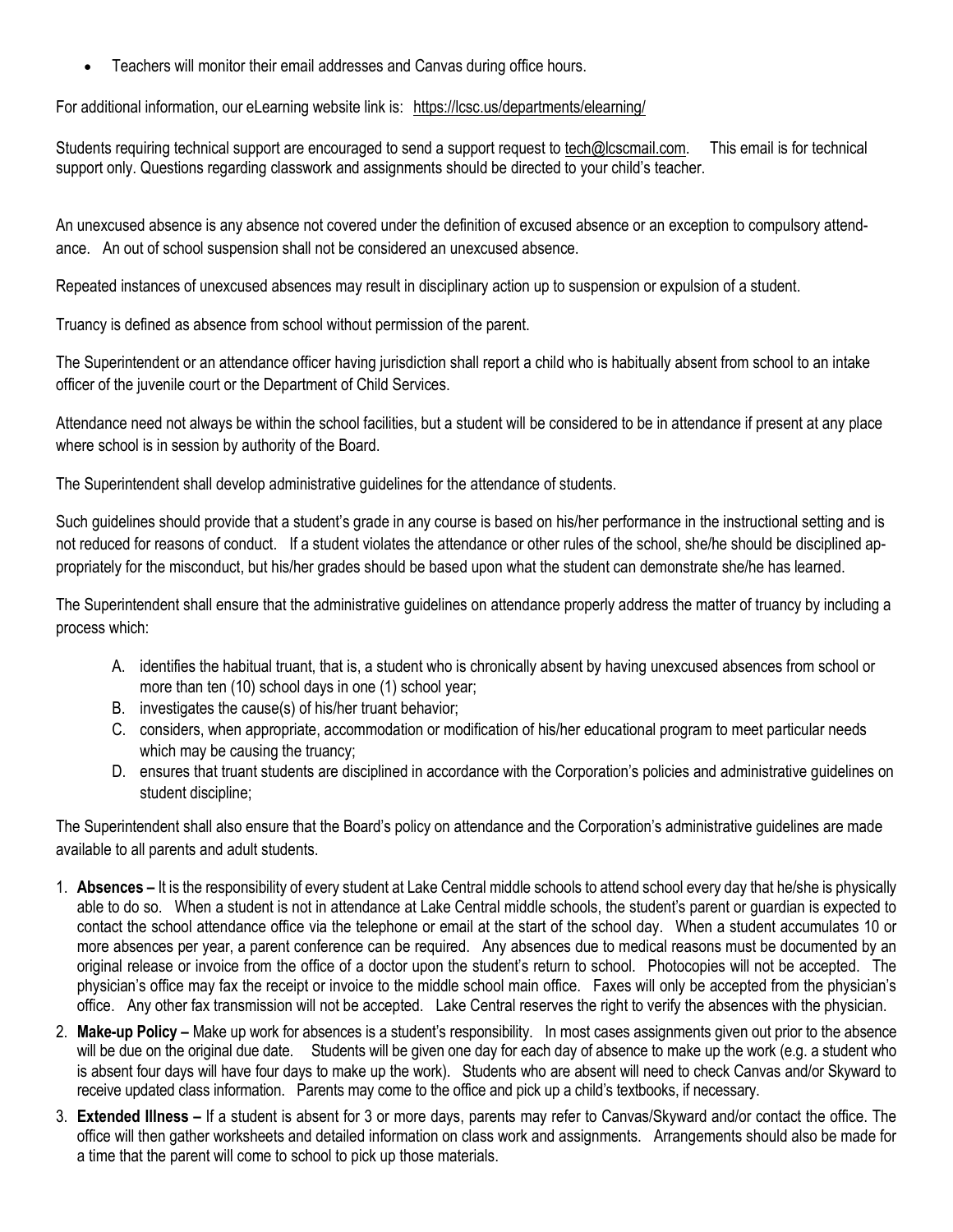- 4. **Release During the School Day –** Any student who must leave the building during the school day for medical reasons (doctor/dentist, etc.) must have a parent or guardian sign the student out upon leaving the building.
- 5. **Tardies -** Tardies are unnecessary. All students are expected to be in their assigned classrooms when the bell sounds at the start of each class. Tardies per semester per class will be handled in the following manner:

1st – verbal/written warning

2nd – detention

3rd – detention

4th and subsequent – Friday School/Suspension

A student is limited to three (3) assigned Friday School sessions per semester. Subsequent infractions normally resulting in Friday School will result in a suspension.

6. **Truancy –** It is the responsibility of all students at Lake Central middle schools to attend school every day that he/she is physically able to do so. All Lake Central middle schools have a closed campus policy every day, unless permission is granted by the administration. From the time the student arrives on school property at the start of the day, he/she should report to the designated area. A student who is not in attendance when he/she is physically able or who is not in his or her assigned area or activity while in the school is considered truant. Class time lost due to truancy will be made up outside the regular school hours. Credit will not be given for work missed due to truancy.

## **MEDICATION/NURSE**

Any student wishing to see the nurse must be given a pass by his/her teacher. NO STUDENT IS TO REPORT TO THE NURSE'S OFFICE WITHOUT THE PROPER PASS EXCEPT IN AN EMERGENCY. In case the nurse is not in the building, the student should report to the office. The nurse and office personnel are the only people who have the authority to send students home for apparent sickness or injury. Students may NOT call parents to come and get them without the nurse's and/or office personnel's knowledge.

- a. All medication must be in its original container and will be kept in the nurse's office, except as allowed for under the section titled Administered Medications below.
- b. All medication must have a note from the parent giving the school permission to administer the said drug.
- c. In order for the school to administer herbal supplements, written authorization from a parent/guardian and a written order of a practitioner must be on file at the school and updated on an annual basis. The practitioner's order must stipulate that the supplement needs to be given during the school day and the time of day it must be administered.
- d. The safe delivery of medication/treatment supplies to the school nurse is the responsibility of the parent/guardian. Only under unusual circumstances should the student deliver medication to the school. In such cases, the parent must first inform the school prior to the delivery by the student. Students are not allowed to take unused medication home. Please send only the amount of medication, in its original container, that your student will use at school.

#### **Self-Administered Medication**:

A student with a chronic disease or medical condition may possess and self-administer medication for such condition on school grounds, during school or school activities, or while traveling to or from school activities. The student is permitted to do so only if the student's parent/guardian has filed an authorization with the principal on an annual basis. This authorization must include a written statement from the student's physician that:

- 1. The student has an acute or chronic disease or medical condition for which the physician has prescribed medication.
- 2. The student has been instructed how to self-administer the medication.
- 3. The nature of the disease or medical condition requires emergency administration of the medication.

## **MENINGOCOCCAL DISEASE**

Meningitis is an infection of the fluid of a person's spinal cord and the fluid that surrounds the brain. People sometimes refer to it as spinal meningitis. Meningitis is usually caused by a viral or bacterial infection. Viral meningitis is generally less severe and resolves without specific treatment. Bacterial meningitis can be quite sever and may result in brain damage, hearing loss, or learning disability. For bacterial meningitis, it is also important to know which type of bacteria is causing the meningitis because antibiotics can prevent some types from spreading and infecting other people.

High fever, headache, and stiff neck are common symptoms of meningitis in anyone over the age of 2 years. These symptoms can develop over several hours, or they may take 1 to 2 days. Other symptoms may include nausea, vomiting, discomfort looking into bright lights, confusion, and sleepiness. As the disease progresses, patients of any age may have seizures. If symptoms occur, please contact your health care provider for specific instructions regarding your child.

Some forms of bacterial meningitis are contagious. The bacteria are spread through the exchange of respiratory and throat secretions (i.e. coughing, kissing). Fortunately, none of the bacteria that cause meningitis are as contagious as things like the common cold or the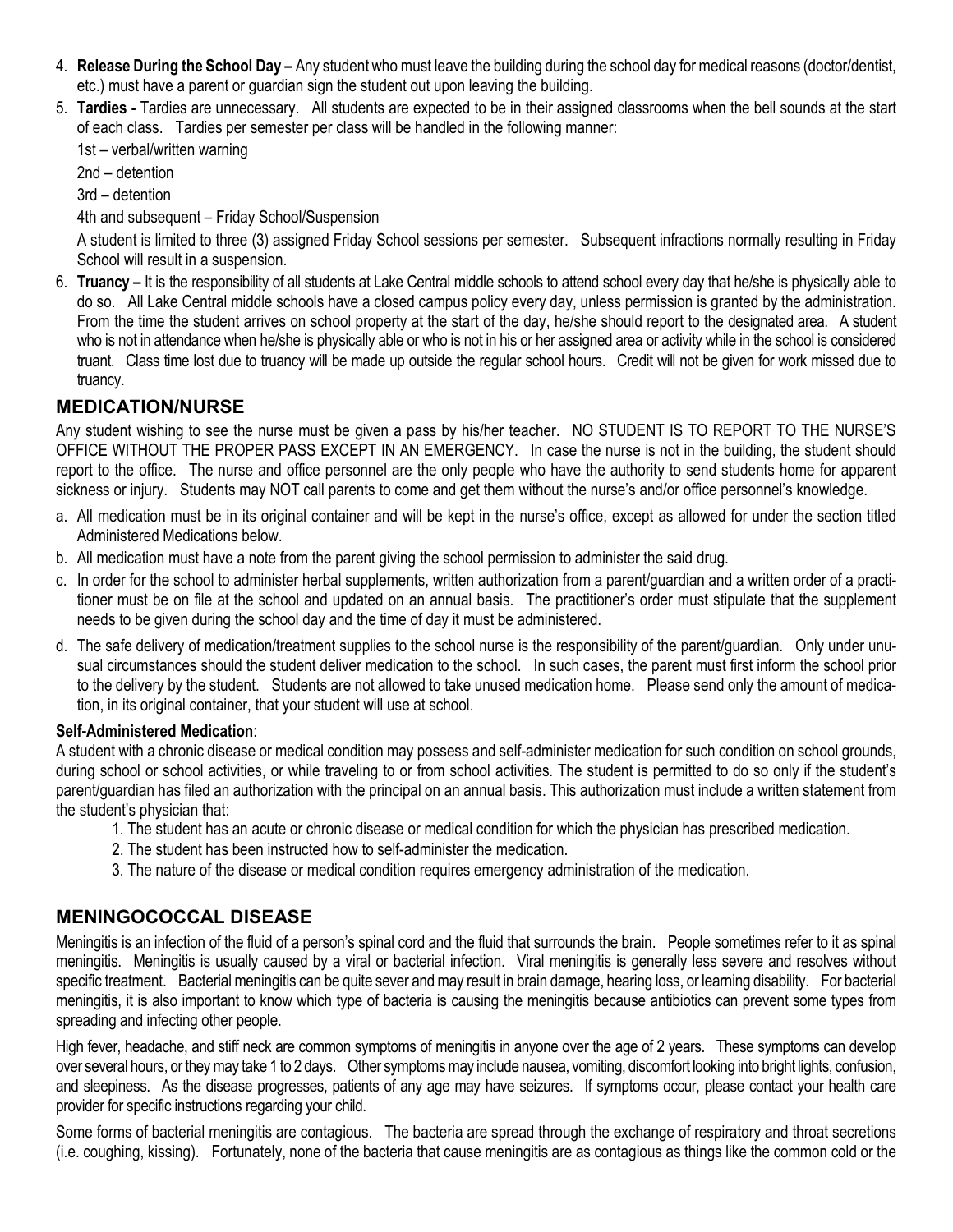flu, and they are not spread by casual contact or by simply breathing the air where a person with meningitis has been.

There are vaccines against Hib (Haemophilus influenza type b) and some strains of N. meningitides and many types of Streptococcus pneumonia. The vaccines against Hib are very safe and highly effective.

Additional information can be obtained from the Indiana State Department of Health or your health care provider.

# **How Sick is Too Sick?**

| <b>Symptom</b>          | <b>Send to School</b>                                                                                                                                                                                  | <b>Keep at Home</b>                                                                                                                                               |
|-------------------------|--------------------------------------------------------------------------------------------------------------------------------------------------------------------------------------------------------|-------------------------------------------------------------------------------------------------------------------------------------------------------------------|
| <b>Fever</b>            | During the past 24 hours, the student's<br>temperature has been below 100 degrees and<br>no fever reducing medication has been taken.                                                                  | During the past 24 hours, the student's<br>temperature has been more than 100<br>degrees.                                                                         |
| <b>Diarrhea</b>         | During the past 24 hours, no more than one<br>watery stool has occurred.                                                                                                                               | During the past 24 hours, more than one<br>watery stool has occurred.                                                                                             |
| <b>Vomiting</b>         | During the past 24 hours, no vomiting has<br>occurred.                                                                                                                                                 | During the past 24 hours, vomiting has<br>occurred.                                                                                                               |
| <b>Eyes</b>             | Eyes may be itchy, but are not red, crusty, or<br>draining.                                                                                                                                            | Eyes are pink, draining, crusty, itching,<br>painful, sensitive to light, or student has<br>vision changes.                                                       |
| <b>Cough/Runny Nose</b> | Slight cough or runny nose, but no fever, and<br>the student is able to cover cough, blow nose,<br>and wash hands.                                                                                     | Symptoms are severe enough that the<br>student is unable to learn. The student<br>has a fever, or is unable to cover cough,<br>blow nose, or wash hands.          |
| Rash                    | Rash is not draining or spreading. The student<br>does not have a fever, and symptoms of itching<br>are not severe enough to impede learning.                                                          | Rash is bothersome and distracting. The<br>student has a fever or severe itching, or<br>rash is spreading or draining.                                            |
| <b>Asthma</b>           | Symptoms are well controlled and the student<br>knows when to contact a school adult for<br>assistance or the student has an asthma action<br>plan on file at the school and is following the<br>plan. | Symptoms are not well controlled. The<br>student is not able to recognize when<br>he/she needs assistance, and no asthma<br>action plan is on file at the school. |

This information sheet is designed to be used as general guidance. If you have a medical question, please consult your physician.

#### **STUDENT INTERNET/ON-LINE ACCESS POLICY**

Students of the Lake Central School Corporation now have access to Internet and other on-line services. The Internet consists of computers from all over the world linked together and provides an incredibly rich set of resources. Given the right connections, hardware, and software, the Internet can bring information, data, images, and even computer software into the classroom from places around the globe almost instantaneously. While the benefits of the Internet are indeed enormous **it is important to know that the Internet is an unregulated open system and, like any open system, carries risks. The Internet contains materials and potential contacts that could work to both the advantage and disadvantage of young people.**

All Lake Central schools require a user agreement and parent permission form for internet use. Staff will maintain careful direction and supervision of materials that are age appropriate and will also enforce the rules for use.

Students using Lake Central equipment to access the Internet and other on-line services must abide by the rules below.

- a. Disruption of the Internet/on-line service, supporting equipment, or information available on it is prohibited, including but not limited to, tampering with hardware or software, vandalizing data, introducing or using computer viruses, attempting to gain access to restricted information or networks, or violating copyright law.
- b. The use of Internet or other services to harass other users or to transmit materials likely to be offensive or objectionable to recipients is prohibited.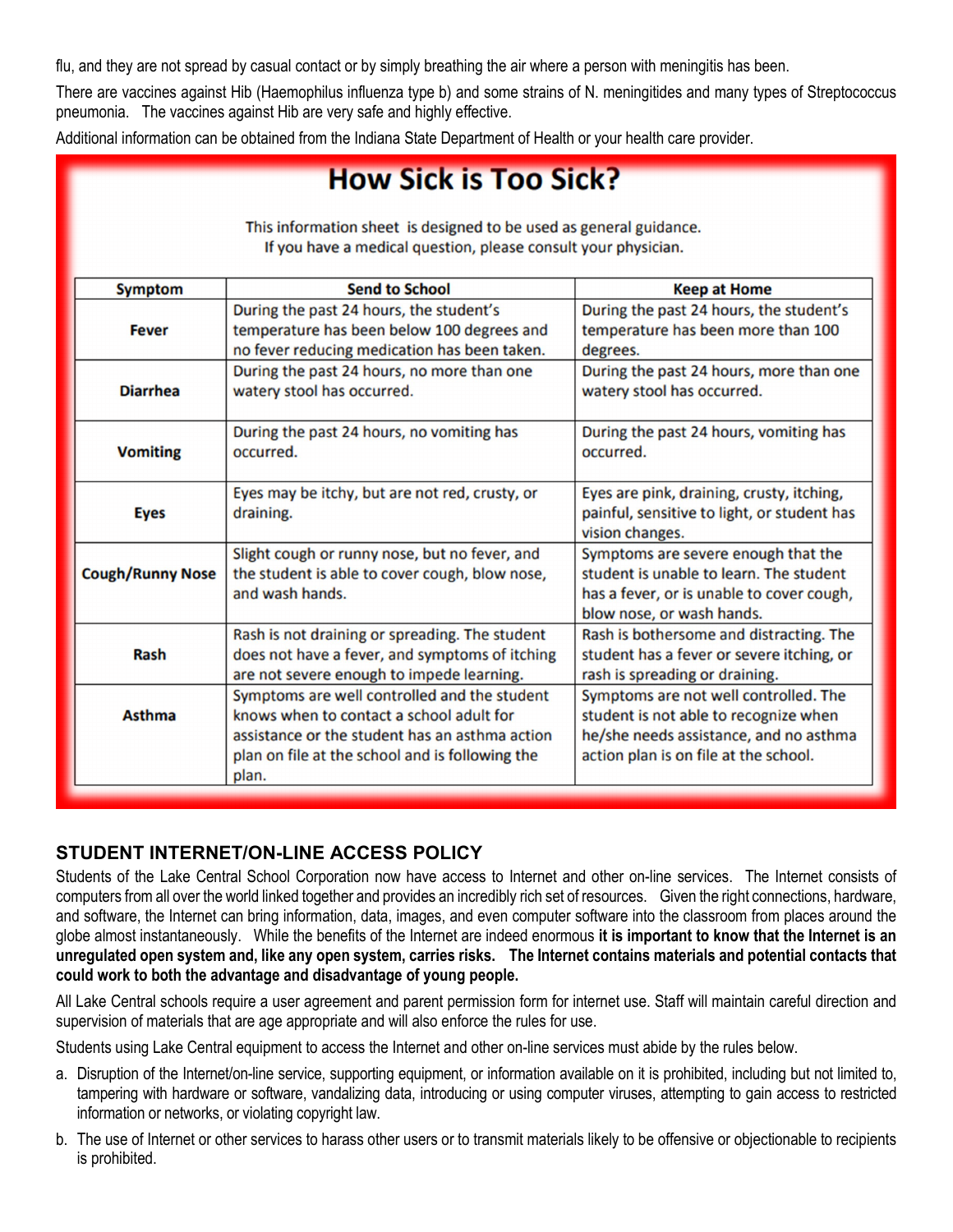- c. Students are to protect themselves and others by not issuing any addresses or telephone numbers over the Internet or other on-line services, remembering that on-line communications are not private.
- d. Any problems or violations of these rules are to be reported to the supervising staff member.
- e. Students are prohibited from using the Internet or other services to post or transmit information in any way that may cause a substantial disruption of the educational process, or that may cause harm or potential harm to another person even if the activity takes place off of school campus, outside of school hours, or using equipment owned by parties other than Lake Central School Corporation.

Persons violating the above rules may be subject to school discipline, up to and including expulsion. Students may be denied future internet/on-line service access, and will be reported to the police or proper authority if in violation of the law.

### **SEARCH AND SEIZURE**

In an effort to provide Lake Central students with a learning environment safe from fear, violence, and exposure to illegal drugs, the board authorizes the administration to conduct searches when it has reasonable suspicion that a student or students may be in possession of stolen property, or an illegal, unauthorized or dangerous substance or object while on school grounds, on a school bus, or while at a school-related function or event. The Board also authorizes random searches when appropriately justified. The administration reserves the right to rely on anonymous tips that are given on a good faith basis to conduct school searches.

#### I. BASIC STANDARDS

- A. Reasonable Suspicion As used under this policy, reasonable suspicion means that school officials have grounds for suspecting that a search will lead to the discovery of evidence that a particular student or a student among the general school population:
	- 1. has violated or is violating a school rule or behavioral norm contained in the student handbook;
	- 2. has violated or is violating a particular law; and/or
	- 3. possesses an item or substance which presents an immediate danger of physical harm or illness to students and staff, or to school property.

Reasonable suspicion may be created by information obtained from reliable sources and observations of student behavior. Information obtained from the Lake Central Helpline (www.lcsc.com for brochure or 558-2747) may also create reasonable suspicion depending upon the nature of the information, the subject matter of the search, and the intrusiveness of the search. In all circumstances, reasonable suspicion must be more than a "hunch."

B. Scope of Search – The scope of any search conducted pursuant to this policy should be limited by the circumstances that motivated the search, the purpose of the search, the intrusiveness of the search, and the age and sex of the students involved. Items found in a student's possession may provide reasonable grounds to expand the scope of the search; however, absent other justifying circumstances, if the initial search process fails to produce evidence of contraband, etc., there should be no extension of the search efforts.

#### II. METHODS OF SEARCH

- A. Individual Search A student's person and his/her personal effects may be searched by school officials upon reasonable suspicion concerning the particular student.
- B. Hand-Held Metal Detectors Hand-held metal detectors may be used on both a student's person and his/her personal effects in conducting a search of the particular student based on reasonable suspicion of that particular student. Hand-held metal detectors may also be used to conduct a search of the general population or of a random grouping of students if reasonably justified.
- C. Use of Canine Units Police trained canine units may be used to assist in search efforts under the following circumstances:
	- 1. to protect the health and safety of students and staff, and to protect public property from threats of violence, including, but not limited to, weapons, or the placement of a bomb or explosive device on school grounds, buses or at the location of a school activity; and/or
	- 2. to detect the presence of illegal substances or contraband, including, but not limited to, alcohol and/or drugs.
	- Search teams will consist of school officials, the canine and the canine handler. Non-school team members shall not be acting in a law enforcement capacity, but shall assist school officials only to the extent necessary for the canine to perform its role in the administrative search. Canine units shall not be used to search students themselves, but shall be used to perform random searches of commons areas, student lockers, desks, storage areas, buses, automobiles, backpacks, and other areas or locations on school grounds where contraband may be hidden.
- D. Search of Student Lockers School lockers are the property of Lake Central School Corporation and are made available for the use of students. Upon use of said lockers, students accept that they have no expectation of privacy in the locker and that the lockers and their contents are subject to a general population, random or particularized search by the building principal or other member of the administrative staff, as designated in writing by the building principal. Searches of lockers, when possible, shall be conducted in the presence of the student assigned to the locker. At the request of school officials, a law enforcement agency, having jurisdiction over the premises, may also be present during the search of a locker and its contents.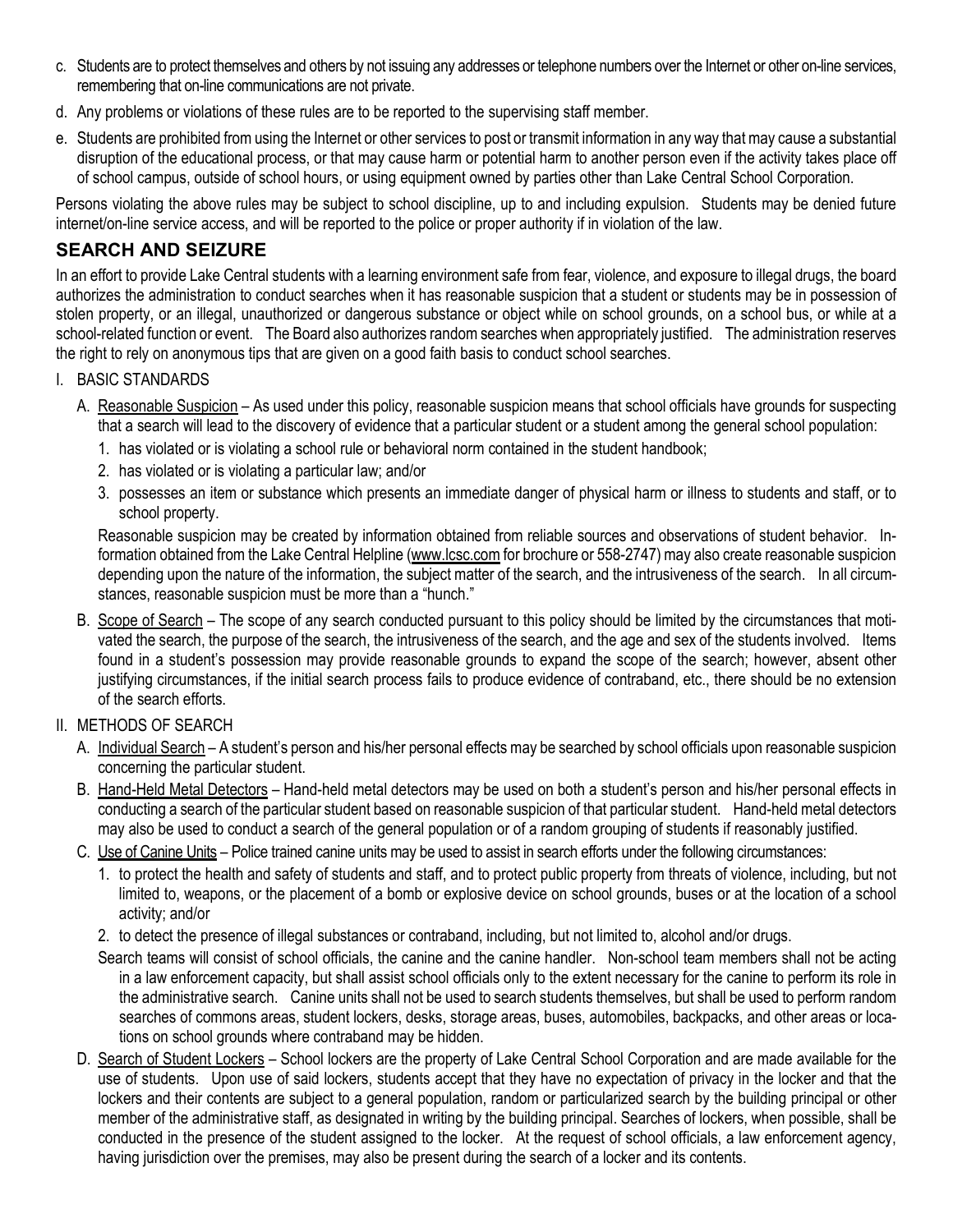#### III. CONSEQUENCES OF SEARCH EFFORTS

- A. Discovery of Evidence of Violation Evidence of a student's violation of a school rule or state/federal law discovered through a search as provided by this policy may warrant disciplinary action up to and including suspension and/or expulsion. Where applicable, items discovered in a search may result in a referral to law enforcement officials for investigation.
- B. Refusal to Submit/Cooperate in Search A student's refusal to submit to a search or to cooperate in a search effort as provided by this policy will be considered insubordination and an interference with school purposes sufficient to warrant disciplinary action up to and including suspension and/or expulsion. Where applicable, such refusal will also be considered reasonable suspicion of a weapon's violation and may result in a referral to law enforcement officials for investigation. In no event shall a student who refuses to submit or cooperate be subjected to a forced search.
- C. Disposition of Items Found Items found in the course of a search, which is evidence of a student's violation of school rules or federal or state law, may be:
	- 1. seized and admitted as evidence in any disciplinary proceeding, including suspension or expulsion, provided it has been tagged for identification at the time of seizure and has been maintained in a secure location under the control of the building principal or other administrator designated in writing by the building principal, while awaiting the applicable proceeding; and/or
	- 2. turned over to an appropriate law enforcement officer after proper notation and receipt.

## **TERRORISM POLICY**

A terroristic threat is defined as a threat to commit violence against person or property communicated with the intent to create fear and intimidation, to cause evacuation of a building, to cause serious public inconvenience, or to cause serious educational disruption, in reckless disregard of the risk to person or property.

A terroristic act is defined as an act potentially or in fact causing serious bodily harm or substantial property damage. The board prohibits any student or employee from communicating terroristic threats or committing terroristic acts directed at any student, employee, board member, community member or school building. Staff members and students shall be responsible for immediately informing a building administrator regarding any information or knowledge relevant to a possible or actual terroristic threat or act. It is that administrator's responsibility to react promptly and appropriately to information and knowledge concerning a possible or actual terroristic threat or act.

Any terroristic threat or act or not passing on to authorities knowledge of such threats or acts will result in suspension with possible request for due process for expulsion.

### **NON-DISCRIMINATION POLICY**

The Lake Central School Corporation is committed to equal opportunity. No person is excluded from participation in, denied the benefits of, or otherwise subjected to unlawful discrimination on such basis under any educational program or student activity.

## **DISABILITES AND SECTION 504**

Pursuant to Section 504 of the Rehabilitation Act of 1973 ("Section 504"), the Americans with Disabilities Act of 1990, as amended ("ADA"), and the implementing regulations (collectively "Section 504/ADA"), no otherwise qualified individual with a disability shall, solely by reason of his/her disability, be excluded from participation in, be denied the benefits of, or be subjected to discrimination under any program or activity receiving Federal financial assistance. The School Board does not discriminate in admission or access to, or participation in, or treatment in, its programs or activities. As such, the Board's policies and practices will not discriminate against students with disabilities, and will make accessible to qualified individuals with disabilities its facilities, programs, and activities. No discrimination will be knowingly permitted against any individual with a disability on the sole basis of that disability in any of the programs, activities, policies, and/or practices in the Corporation.

The following person is designated as the School Corporation's Section 504 Compliance Officer/ADA Coordinator who is responsible for coordinating the School Corporation's efforts to comply with and fulfill its responsibilities under Section 504 and Title II of the ADA, including overseeing investigation of complaints of discrimination based on disability. A copy of Section 504 and the ADA, including copies of their implementing regulations, may be obtained from:

> The Director of Student Services 8260 Wicker Avenue St. John, IN 46373 219-365-8507 Fax 219-365-6641

## PHOTOS – NEWSPAPERS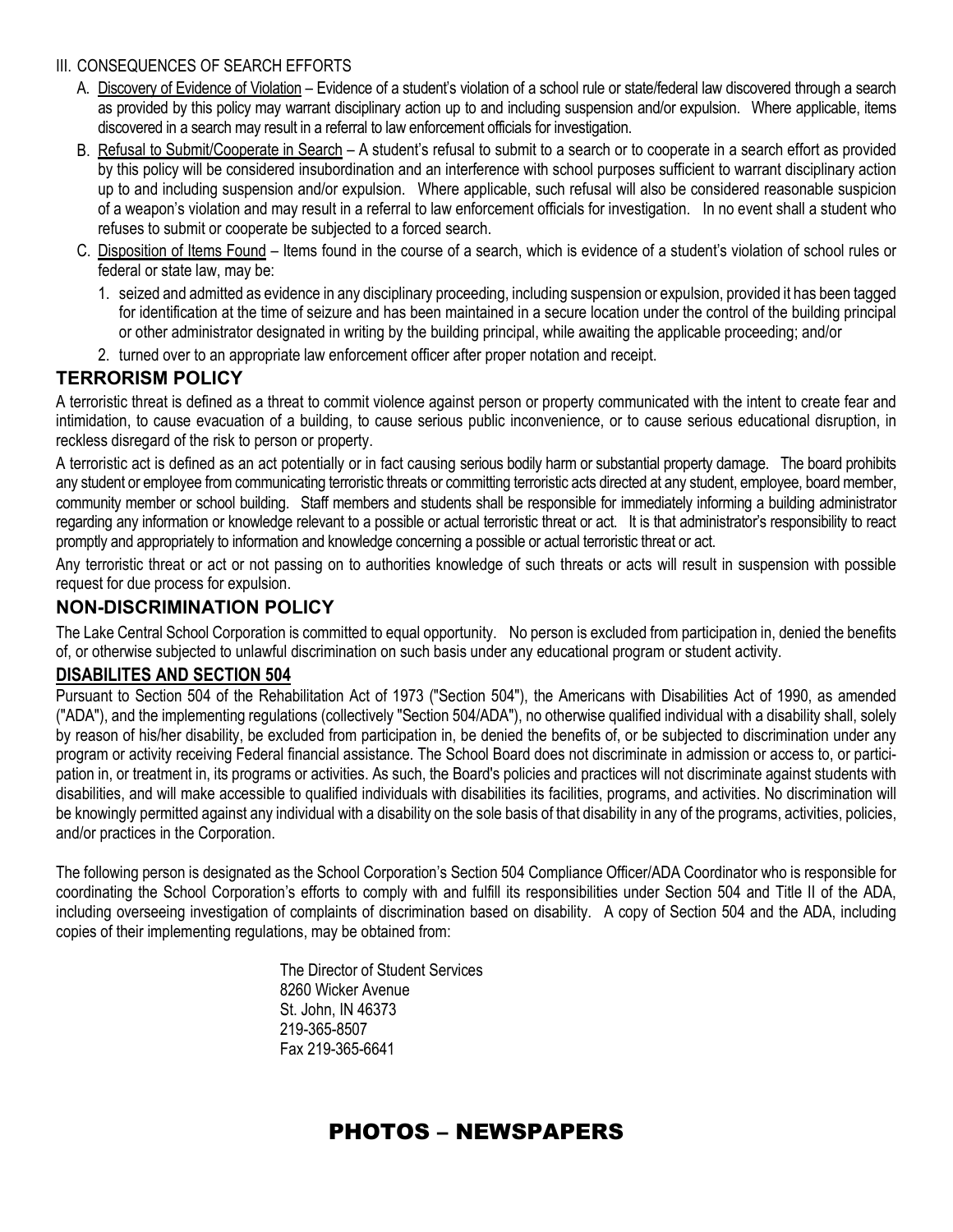Periodically our school is featured in local newspapers. In some instances students are photographed and interviewed for various stories. Parents indicate their choice during school registration.

## STUDENT RECORDS

Parents and/or students of the age of majority have the right of access and review to their student record file and to an interpretation of the record by a school official. They have the right to a hearing should they desire to challenge any part of the file.

Parents and students have the right to refuse permission at the schools to make public any portion of "Directory Information," but they must notify the school principal in writing of those parts they do not wish made public.

Directory information is as follows: Name, address, telephone listing, date and place of birth, major field of study, participation in officially recognized activities and sports, weight, and height of members of athletic teams, dates of attendance, awards received and the most recent educational institution attended by the student. Within fifteen days following the publishing of the annual notice to parents, directory information listed above may be released unless the school principal receives written notice to the contrary.

## **RIGHT TO INSPECT INSTRUCTIONAL MATERIALS**

In addition to any other rights with respect to the inspection of instructional materials, the parents or guardians of a child enrolled in a school within the Lake Central School Corporation which receives funds from the United States Department of Education either directly or indirectly, shall be entitled to inspect those instructional materials which will be used in connection with any survey, analysis, or evaluation as part of any school program or curriculum.

### **STUDENT SUBMISSION TO REQUIRED SURVEYS, ANALYSIS, OR EVALUATIONS OF SCHOOL PROGRAMS**

No student shall be asked without prior written consent of the student's parent or guardian, as part of any school program or curriculum, which receives funds from the United States Department of Education, to submit to a survey, analysis, or evaluation which reveals information concerning:

- 1. political affiliations;
- 2. mental and psychological problems potentially embarrassing to the student or his/her family;
- 3. sex behavior attitudes;
- 4. illegal, anti-social, self-incriminating and demeaning behavior;
- 5. critical appraisals of other individuals with whom, respondents have close family relationships;
- 6. legally recognized privileged and analogous relationships, such as those with lawyers, physicians, and ministers; or
- 7. income (other than that required by law to determine eligibility for participation in a program or for receiving financial assistance under such program).

#### **FOR UPDATES ON SPORTING EVENTS AT ANY LAKE CENTRAL SCHOOL PLEASE VISIT THE FOLLOWING WEBSITE: WWW.LCSC.US**

## **Interesting and helpful websites to visit:**

| Canvas: https://canvas.instructure.com/login/canvas                                          |                                                                                                                                    |
|----------------------------------------------------------------------------------------------|------------------------------------------------------------------------------------------------------------------------------------|
|                                                                                              |                                                                                                                                    |
| Skyward: https://skyward.iscorp.com/scripts/wsisa.dll/WService=wsedulakecentralin/seplog01.w |                                                                                                                                    |
|                                                                                              |                                                                                                                                    |
|                                                                                              | AR-https://Hosted152.renleam.com/118928/HomeConnect/Login.aspx. Log in as you would when taking an AR test to check your progress. |
|                                                                                              |                                                                                                                                    |
| iReady: https://login.i-ready.com/                                                           |                                                                                                                                    |
|                                                                                              |                                                                                                                                    |

Literature – www.hrw.com. Students can type in a web code from their textbook to take practice quizzes or read about authors.

Science Textbook – textbook website has text and self check questions to promote understanding of reading content for the Prentice Hall series, grades 6, 7, and 8. Registration and passwords for the class are given at the beginning of the year. www.pearsonsuccessnet.com